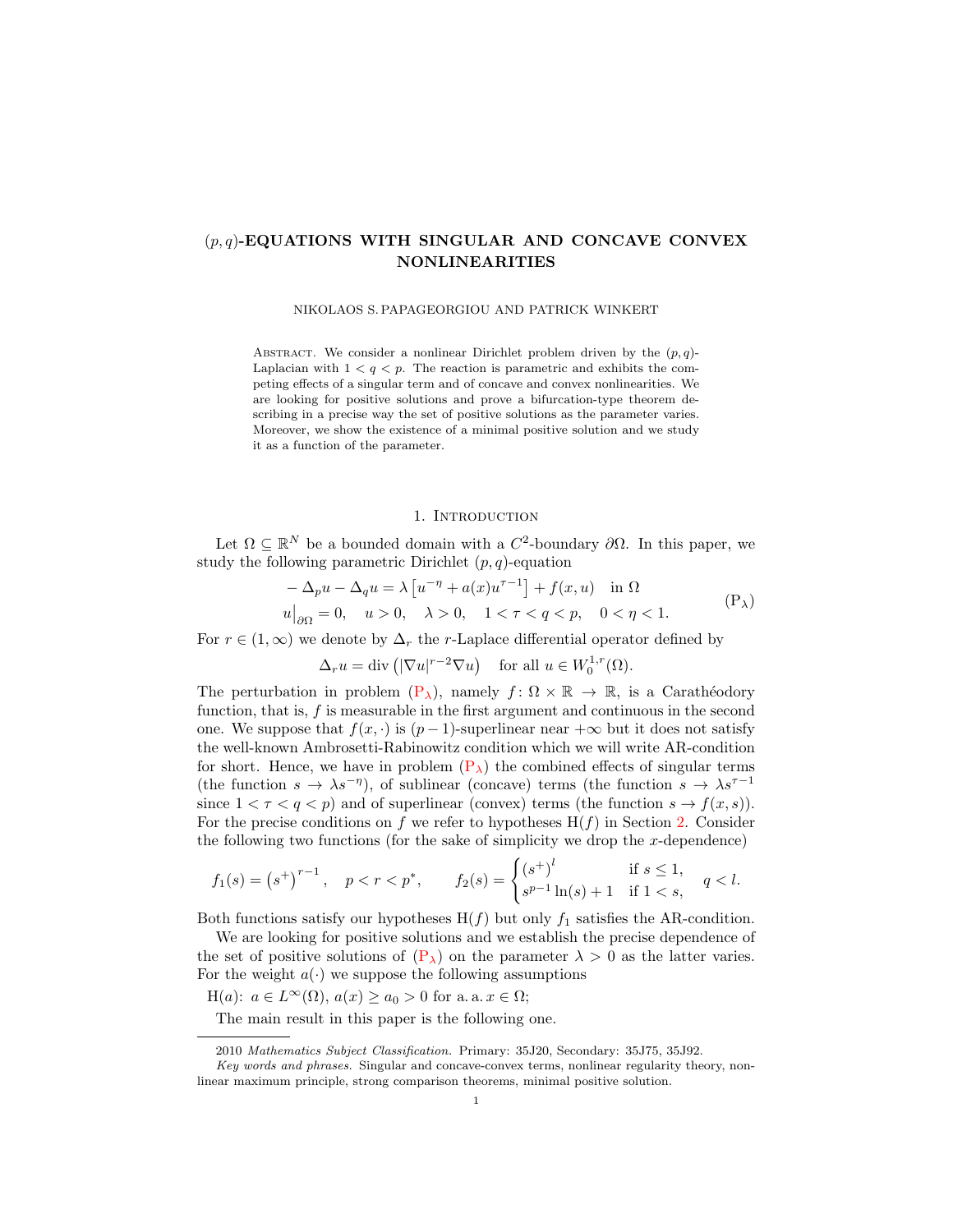**Theorem 1.1.** If hypotheses  $H(a)$  and  $H(f)$  hold, then there exists  $\lambda^* \in (0, +\infty)$ such that

(a) for all  $\lambda \in (0, \lambda^*)$ , problem  $(P_{\lambda})$  $(P_{\lambda})$  has at least two positive solutions  $u_0, \hat{u} \in \text{int}\left(C_0^1(\overline{\Omega})_+\right)$  with  $u_0 \leq \hat{u}$  and  $u_0 \neq \hat{u}$ ;

- (b) for  $\lambda = \lambda^*$ , problem  $(P_{\lambda})$  $(P_{\lambda})$  has at least one positive solution  $u^* \in \text{int}(C_0^1(\overline{\Omega})_+)$ ;
- (c) for  $\lambda > \lambda^*$ , problem  $(P_{\lambda})$  $(P_{\lambda})$  has no positive solution;
- (d) for every  $\lambda \in \mathcal{L} = (0, \lambda^*]$ , problem  $(P_{\lambda})$  $(P_{\lambda})$  has a smallest positive solution  $u^*_{\lambda} \in \text{int}\left(C_0^1(\overline{\Omega})_+\right)$  and the map  $\lambda \to u^*_{\lambda}$  from  $\mathcal L$  into  $C_0^1(\overline{\Omega})$  is strictly increasing, that is,  $0 < \mu < \lambda \leq \lambda^*$  implies  $u_{\lambda}^* - u_{\mu}^* \in \text{int}\left(C_0^1(\overline{\Omega})_+\right)$  and it is left continuous.

The study of elliptic problems with combined nonlinearities was initiated with the seminal paper of Ambrosetti-Brezis-Cerami [\[1\]](#page-20-0) who studied semilinear Dirichlet equations driven by the Laplacian without any singular term. Their work has been extended to nonlinear problems driven by the  $p$ -Laplacian by García Azorero-Peral Alonso-Manfredi [\[5\]](#page-20-1) and Guo-Zhang [\[11\]](#page-20-2). In both works there is no singular term and the reaction has the special form

$$
x \to \lambda s^{\tau - 1} + s^{\tau - 1} \quad \text{for all } s \ge 0 \text{ with } 1 < \tau < p < r < p^*,
$$

where  $p^*$  is the critical Sobolev exponent to  $p$  given by

$$
p^* = \begin{cases} \frac{Np}{N-p} & \text{if } p < N, \\ +\infty & \text{if } N \le p. \end{cases}
$$

More recently there have been generalizations involving more general nonlinear differential operators, more general concave and convex nonlinearities and different boundary conditions. We refer to the works of Papageorgiou-Rădulescu-Repovš [\[23\]](#page-21-0) for Robin problems and Papageorgiou-Winkert [\[26\]](#page-21-1), Leonardi-Papageorgiou [\[14\]](#page-20-3) and Marano-Marino-Papageorgiou [\[16\]](#page-20-4) for Dirichlet problems. None of these works involves a singular term. Singular equations driven by the p-Laplacian and with a superlinear perturbation were investigated by Papageorgiou-Winkert [\[27\]](#page-21-2).

We mention that  $(p, q)$ -equations arise in many mathematical models of physical processes. We refer to Benci-D'Avenia-Fortunato-Pisani [\[2\]](#page-20-5) for quantum physics and Cherfils-Il'yasov  $\begin{bmatrix} 3 \end{bmatrix}$  for reaction diffusion systems.

Finally, we mention recent papers which are very close to our topic dealing with certain types of nonhomogeneous and/or singular problems. We refer to Papageorgiou-Rădulescu-Repovš [\[21,](#page-21-3) [22\]](#page-21-4), Papageorgiou-Zhang [\[28\]](#page-21-5) and Ragusa-Tachikawa [\[30\]](#page-21-6).

## 2. Preliminaries and Hypotheses

<span id="page-1-0"></span>We denote by  $L^p(\Omega)$  (or  $L^p(\Omega;\mathbb{R}^N)$ ) and  $W_0^{1,p}(\Omega)$  the usual Lebesgue and Sobolev spaces with their norms  $\|\cdot\|_p$  and  $\|\cdot\|$ , respectively. By means of the Poincaré inequality we have

$$
||u|| = ||\nabla u||_p \quad \text{for all } u \in W_0^{1,p}(\Omega).
$$

For  $s \in \mathbb{R}$ , we set  $s^{\pm} = \max\{\pm s, 0\}$  and for  $u \in W_0^{1,p}(\Omega)$  we define  $u^{\pm}(\cdot) = u(\cdot)^{\pm}$ . It is known that

$$
u^{\pm} \in W_0^{1,p}(\Omega), \quad |u| = u^+ + u^-, \quad u = u^+ - u^-.
$$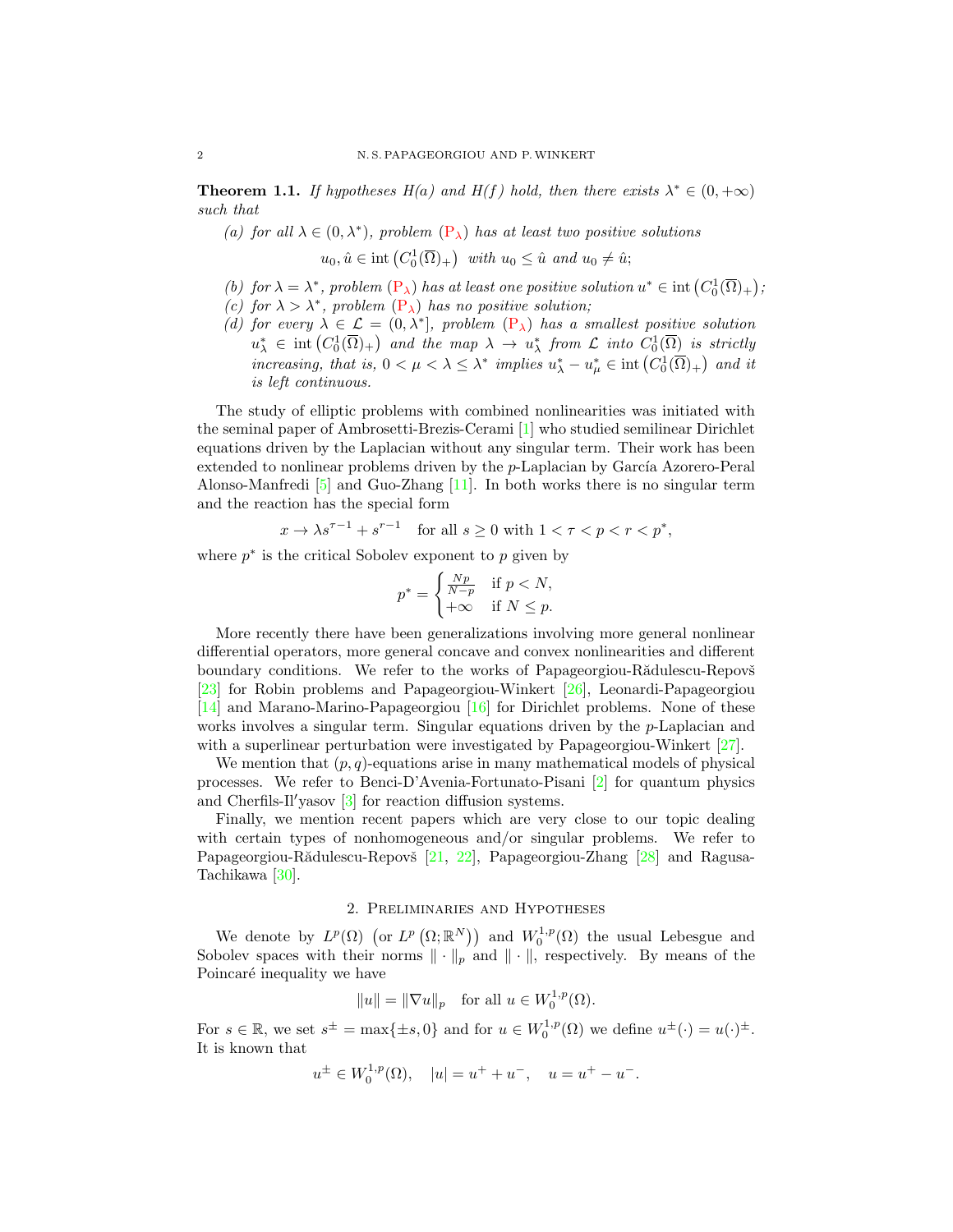Furthermore, we need the ordered Banach space

$$
C_0^1(\overline{\Omega}) = \left\{ u \in C^1(\overline{\Omega}) : u \middle|_{\partial \Omega} = 0 \right\}
$$

and its positive cone

$$
C_0^1(\overline{\Omega})_+ = \left\{ u \in C_0^1(\overline{\Omega}) : u(x) \ge 0 \text{ for all } x \in \overline{\Omega} \right\}.
$$

This cone has a nonempty interior given by

$$
\operatorname{int}\left(C_0^1(\overline{\Omega})_+\right) = \left\{ u \in C_0^1(\overline{\Omega})_+ : u(x) > 0 \text{ for all } x \in \Omega, \frac{\partial u}{\partial n}(x) < 0 \text{ for all } x \in \partial\Omega \right\},\
$$

where  $n(\cdot)$  stands for the outward unit normal on  $\partial\Omega$ . We will also use two more open cones. The first one is an open cone in the space  $C^1(\overline{\Omega})$  and is defined by

$$
D_{+} = \left\{ u \in C^{1}(\overline{\Omega})_{+} : u(x) > 0 \text{ for all } x \in \Omega, \left. \frac{\partial u}{\partial n} \right|_{\partial \Omega \cap u^{-1}(0)} < 0 \right\}.
$$

The second open cone is the interior of the order cone

$$
K_{+} = \left\{ u \in C_{0}(\overline{\Omega}) : u(x) \ge 0 \text{ for all } x \in \overline{\Omega} \right\}
$$

of the Banach space

$$
C_0(\overline{\Omega}) = \left\{ u \in C(\overline{\Omega}) : u \big|_{\partial \Omega} = 0 \right\}.
$$

We know that

$$
int K_{+} = \left\{ u \in K_{+} : c_{u} \hat{d} \le u \text{ for some } c_{u} > 0 \right\}
$$

with  $\hat{d}(\cdot) = d(\cdot, \partial \Omega)$ . Let  $\hat{u}_1$  denote the positive  $L^p$ -normalized, that is,  $\|\hat{u}_1\|_p =$ 1, eigenfunction of  $(-\Delta_p, W_0^{1,p}(\Omega))$ . We know that  $\hat{u}_1 \in \text{int}(C_0^1(\overline{\Omega})_+)$ . From Papageorgiou-Rădulescu-Repovš  $[20]$  we have

 $c_u \hat{d} \leq u$  for some  $c_u > 0$  if and only if  $\hat{c}_u \hat{u}_1 \leq u$  for some  $\hat{c}_u > 0$ .

Given  $u, v \in W_0^{1,p}(\Omega)$  with  $u(x) \le v(x)$  for a. a.  $x \in \Omega$  we define

$$
[u, v] = \left\{ y \in W_0^{1, p}(\Omega) : u(x) \le y(x) \le v(x) \text{ for a. a. } x \in \Omega \right\},\
$$

$$
\mathrm{int}_{C_0^1(\overline{\Omega})}[u, v] = \text{the interior in } C_0^1(\overline{\Omega}) \text{ of } [u, v] \cap C_0^1(\overline{\Omega}),
$$

$$
[u) = \left\{ y \in W_0^{1, p}(\Omega) : u(x) \le y(x) \text{ for a. a. } x \in \Omega \right\}.
$$

If  $h, g \in L^{\infty}(\Omega)$ , then we write  $h \prec g$  if and only if for every compact set  $K \subseteq \Omega$ , there exists  $c_K > 0$  such that  $c_K \leq g(x) - h(x)$  for a.a.  $x \in K$ . Note that if  $h, g \in C(\Omega)$  and  $h(x) < g(x)$  for all  $x \in \Omega$ , then  $h \prec g$ .

If X is a Banach space and  $\varphi \in C^1(X)$ , then we denote by  $K_{\varphi}$  the critical set of  $\varphi$ , that is,

$$
K_{\varphi} = \{ u \in X : \varphi'(u) = 0 \}.
$$

Moreover, we say that  $\varphi$  satisfies the "Cerami condition", C-condition for short, if every sequence  $\{u_n\}_{n\geq 1}\subseteq X$  such that  $\{\varphi(u_n)\}_{n\geq 1}\subseteq \mathbb{R}$  is bounded and

$$
(1 + \|u_n\|_X)\varphi'(u_n) \to 0 \quad \text{in } X^* \text{ as } n \to \infty,
$$

admits a strongly convergent subsequence.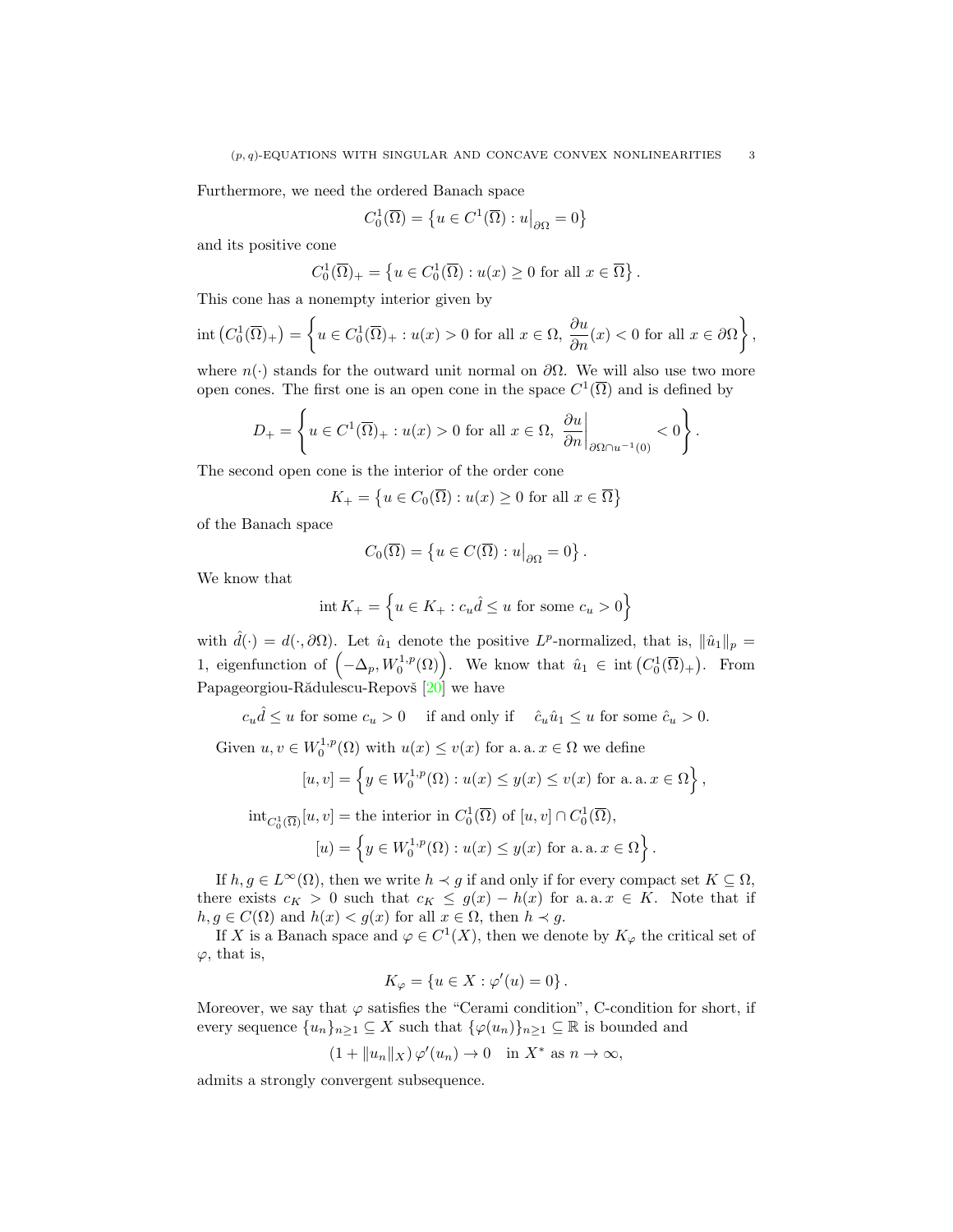For every  $r \in (1, \infty)$ , let  $A_r: W_0^{1,r}(\Omega) \to W^{-1,r'}(\Omega) = W_0^{1,r}(\Omega)^*$  with  $\frac{1}{r} + \frac{1}{r'} = 1$ be defined by

$$
\langle A_r(u), h \rangle = \int_{\Omega} |\nabla u|^{r-2} \nabla u \cdot \nabla h \, dx \quad \text{for all } u, h \in W_0^{1,r}(\Omega).
$$

This operator has the following properties, see Gasiński-Papageorgiou  $[6, p. 279]$  $[6, p. 279]$ .

<span id="page-3-1"></span>**Proposition 2.1.** The map  $A_r: W_0^{1,r}(\Omega) \to W^{-1,r'}(\Omega)$  is bounded (that is, it maps bounded sets into bounded sets), continuous, strictly monotone (so maximal monotone) and of type  $(S)_+$ , that is,

$$
u_n \stackrel{w}{\to} u
$$
 in  $W_0^{1,r}(\Omega)$  and  $\lim_{n \to \infty} \sup \langle A_r(u_n), u_n - u \rangle \le 0$ 

imply

$$
u_n \to u \quad in \ W_0^{1,r}(\Omega).
$$

The hypotheses on the function  $f(\cdot)$  are the following ones:  $H(f)$ :  $f: \Omega \times \mathbb{R} \to \mathbb{R}$  is a Carathéodory function such that (i)

$$
0 \le f(x, s) \le c_1 \left[ 1 + s^{r-1} \right]
$$

for a. a.  $x \in \Omega$ , for all  $s \geq 0$  with  $c_1 > 0$  and  $r \in (p, p^*)$ ; (ii) if  $F(x, s) = \int_0^s f(x, t) dt$ , then

$$
\lim_{s \to +\infty} \frac{F(x, s)}{s^p} = +\infty \quad \text{uniformly for a. a. } x \in \Omega;
$$

(iii) there exists  $\mu \in \left( (r-p) \max \left\{1, \frac{N}{p} \right\}, p^* \right)$  with  $\mu > \tau$  such that

$$
0 < c_2 \le \liminf_{s \to +\infty} \frac{f(x,s)s - pF(x,s)}{s^{\mu}} \quad \text{uniformly for a. a. } x \in \Omega;
$$

(iv)

$$
\lim_{s \to 0^+} \frac{f(x, s)}{s^{q-1}} = 0 \quad \text{uniformly for a. a. } x \in \Omega;
$$

(v) for every  $\rho > 0$  there exists  $\hat{\xi}_{\rho} > 0$  such that the function

<span id="page-3-0"></span>
$$
s \mapsto f(x, s) + \hat{\xi}_{\rho} s^{p-1}
$$

is nondecreasing on [0,  $\rho$ ] for a. a.  $x \in \Omega$ .

**Remark 2.2.** Since our aim is to produce positive solutions and all the hypotheses above concern the positive semiaxis  $\mathbb{R}_+ = [0, +\infty)$ , we may assume, without any loss of generality, that

$$
f(x,s) = 0 \quad \text{for a. } a \text{. } x \in \Omega \text{ and for all } s \le 0. \tag{2.1}
$$

Note that hypothesis H(f)(iv) implies that  $f(x, 0) = 0$  for a. a.  $x \in \Omega$ . From hypotheses  $H(f)(ii)$ , (iii) we infer that

$$
\lim_{s \to +\infty} \frac{f(x, s)}{s^{p-1}} = +\infty \quad \text{uniformly for a. a. } x \in \Omega.
$$

Therefore, the perturbation  $f(x, \cdot)$  is  $(p-1)$ -superlinear for a. a.  $x \in \Omega$ . However, the superlinearity of  $f(x, \cdot)$  is not expressed using the AR-condition which is common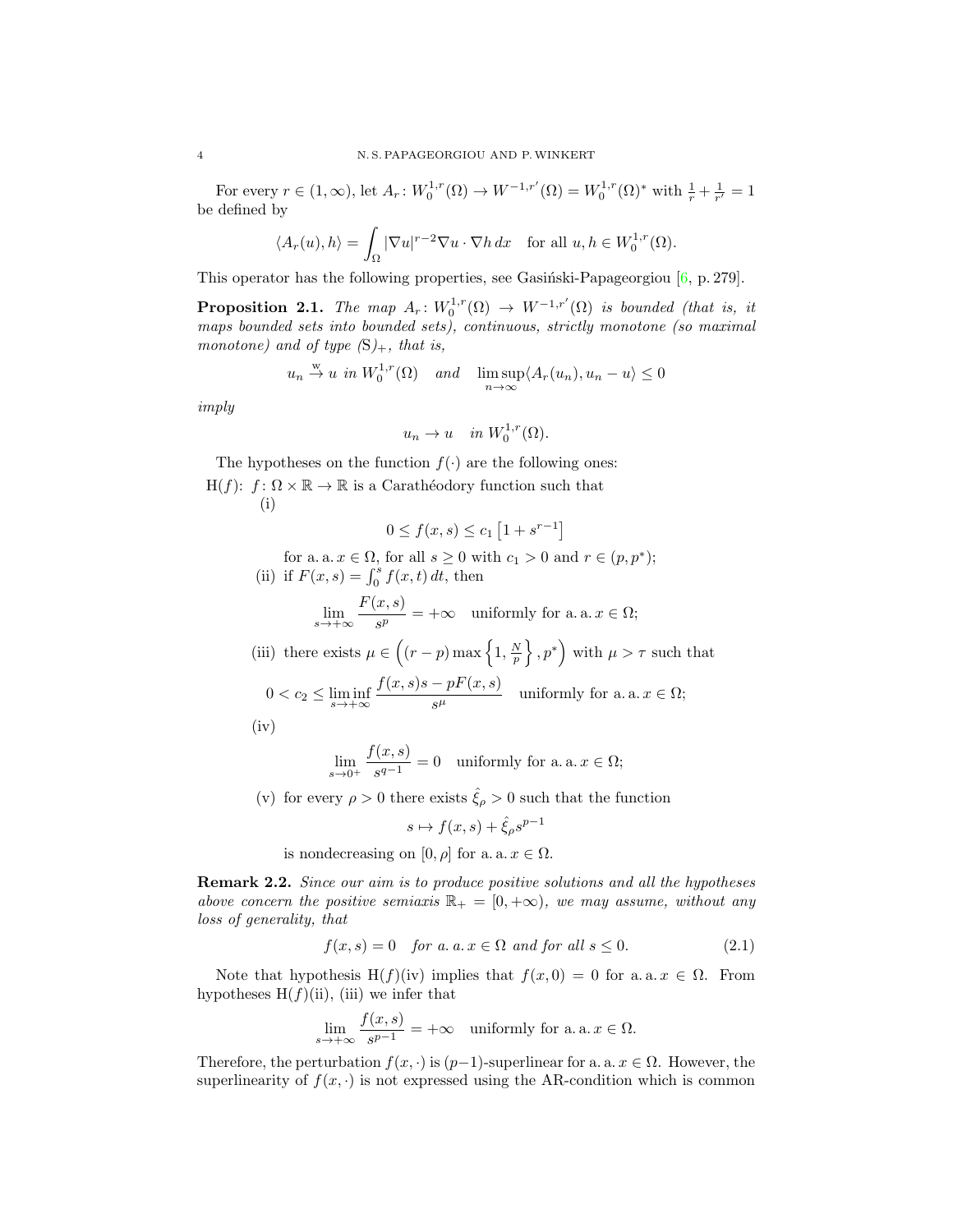in the literature for superlinear problems. We recall that the AR-condition says that there exist  $\beta > p$  and  $M > 0$  such that

$$
0 < \beta F(x, s) \le f(x, s)s \quad \text{for a. a. } x \in \Omega \text{ and for all } s \ge M,\tag{2.2}
$$

<span id="page-4-0"></span>
$$
0 < \underset{x \in \Omega}{\text{ess inf}} F(x, M). \tag{2.3}
$$

In fact this is a uniliteral version of the AR-condition due to  $(2.1)$ . Integrating  $(2.2)$ and using [\(2.3\)](#page-4-1) gives the weaker condition

$$
c_3s^{\beta} \leq F(x,s)
$$
 for a. a.  $x \in \Omega$ , for all  $x \geq M$  and for some  $c_3 > 0$ ,

which implies

<span id="page-4-1"></span>
$$
c_3 s^{\beta - 1} \le f(x, s)
$$
 for a. a.  $x \in \Omega$  and for all  $s \ge M$ .

Hence, the AR-condition dictates that  $f(x, \cdot)$  eventually has at least  $(\beta - 1)$ -polynomial growth. In the present work we replace the AR-condition by hypothesis  $H(f)(iii)$  which includes in our framework also superlinear nonlinearities with slower growth near  $+\infty$ .

Hypothesis H(f)(v) is a one-sided Hölder condition. If  $f(x, \cdot)$  is differentiable for a. a.  $x \in \Omega$  and if for every  $\rho > 0$  there exists  $c_{\rho} > 0$  such that

$$
f'_s(x, s)s \ge -c_\rho s^{p-1}
$$
 for a.a.  $x \in \Omega$  and for all  $0 \le s \le \rho$ ,

then hypothesis  $H(f)(v)$  is satisfied.

We introduce the following sets

$$
\mathcal{L} = \{ \lambda > 0 : problem (P_{\lambda}) \text{ admits a positive solution} \},
$$

 $S_{\lambda} = \{u : u \text{ is a positive solution of } (\mathbf{P}_{\lambda})\}.$ 

Moreover, we consider the following auxiliary Dirichlet problem

<span id="page-4-2"></span>
$$
-\Delta_p u - \Delta_q u = \lambda a(x) u^{\tau - 1} \quad \text{in } \Omega
$$
  
 
$$
u\big|_{\partial\Omega} = 0, \quad u > 0, \quad \lambda > 0, \quad 1 < \tau < q < p. \tag{Q_\lambda}
$$

<span id="page-4-4"></span>**Proposition 2.3.** If hypothesis H(a) holds, then for every  $\lambda > 0$  problem  $(Q_{\lambda})$  $(Q_{\lambda})$ admits a unique solution  $\tilde{u}_{\lambda} \in \text{int}\left(C_0^1(\overline{\Omega})_+\right)$ .

*Proof.* We consider the  $C^1$ -functional  $\gamma_\lambda \colon W_0^{1,p}(\Omega) \to \mathbb{R}$  defined by

$$
\gamma_{\lambda}(u) = \frac{1}{p} \|\nabla u\|_{p}^{p} + \frac{1}{q} \|\nabla u\|_{q}^{q} - \lambda \int_{\Omega} a(x) \left(u^{+}\right)^{\tau} dx \quad \text{for all } u \in W_{0}^{1, p}(\Omega).
$$

Since  $\tau < q < p$  it is clear that  $\gamma_{\lambda}: W_0^{1,p}(\Omega) \to \mathbb{R}$  is coercive and by the Sobolev embedding theorem, we see that  $\gamma_{\lambda} \colon W_0^{1,p}(\Omega) \to \mathbb{R}$  is sequentially weakly lower semicontinuous. Hence, there exists  $\tilde{u}_{\lambda} \in W_0^{1,p}(\Omega)$  such that

$$
\gamma_{\lambda}(\tilde{u}_{\lambda}) = \min \left[ \gamma_{\lambda}(u) : u \in W_0^{1,p}(\Omega) \right]. \tag{2.4}
$$

If  $u \in \text{int}(C_0^1(\overline{\Omega})_+)$  and  $t > 0$  then

$$
\gamma_\lambda(tu)=\frac{t^p}{p}\|\nabla u\|_p^p+\frac{t^q}{q}\|\nabla u\|_q^q-\frac{\lambda t^\tau}{\tau}\int_\Omega a(x)u^2\,dx.
$$

Since  $\tau < q < p$ , choosing  $t \in (0, 1)$  small enough, we have  $\gamma_{\lambda}(tu) < 0$  and so,

<span id="page-4-3"></span>
$$
\gamma_{\lambda}(\tilde{u}_{\lambda}) < 0 = \gamma_{\lambda}(0),
$$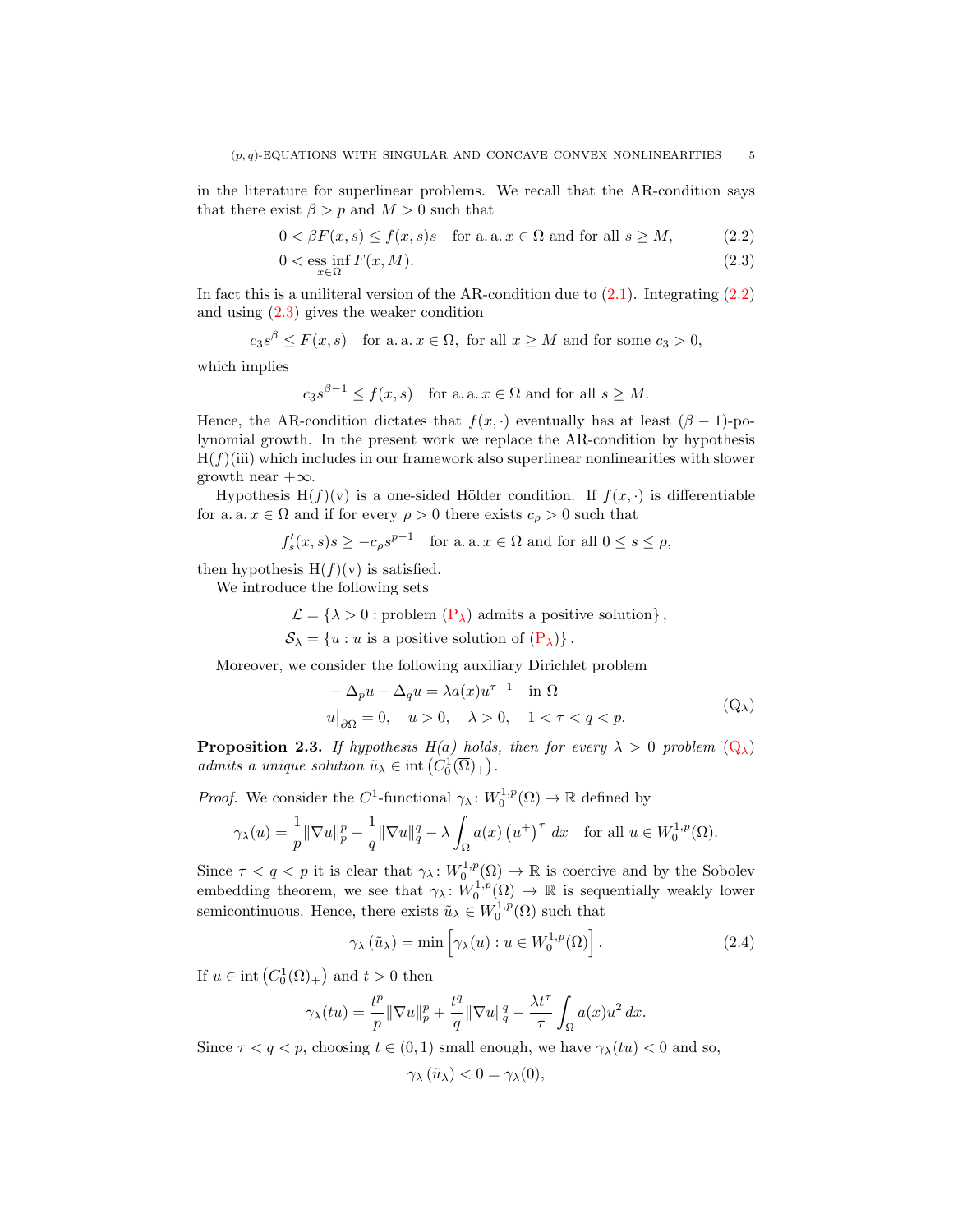see [\(2.4\)](#page-4-3), which shows that  $\tilde{u}_{\lambda} \neq 0$ . From (2.4) we know that  $\gamma'_{\lambda}(\tilde{u}_{\lambda}) = 0$ , that is,

$$
\langle A_p(\tilde{u}_\lambda), h \rangle + \langle A_q(\tilde{u}_\lambda), h \rangle = \lambda \int_{\Omega} a(x) \left(\tilde{u}_\lambda^+\right)^{\tau-1} h \, dx \quad \text{for all } h \in W_0^{1,p}(\Omega). \tag{2.5}
$$

Choosing  $h = -\tilde{u}_{\lambda}^- \in W_0^{1,p}(\Omega)$  in [\(2.5\)](#page-5-0) gives

<span id="page-5-0"></span>
$$
\left\|\nabla\tilde{u}_{\lambda}^{-}\right\|_{p}^{p} + \left\|\nabla\tilde{u}_{\lambda}^{-}\right\|_{q}^{q} = 0,
$$

which shows that  $\tilde{u}_{\lambda} \geq 0$  with  $\tilde{u}_{\lambda} \neq 0$ . Therefore, [\(2.5\)](#page-5-0) becomes

$$
-\Delta_p \tilde{u}_\lambda - \Delta_q \tilde{u}_\lambda = \lambda a(x) \tilde{u}_\lambda^{\tau - 1} \quad \text{in } \Omega, \qquad \tilde{u}_\lambda \big|_{\partial \Omega} = 0.
$$

We know that  $\tilde{u}_{\lambda} \in L^{\infty}(\Omega)$ , see, for example Marino-Winkert [\[17\]](#page-21-8). Then, from the nonlinear regularity theory of Lieberman [\[15\]](#page-20-8) we have that  $\tilde{u}_{\lambda} \in C_0^1(\overline{\Omega})_+ \setminus$ {0}. Moreover, the nonlinear maximum principle of Pucci-Serrin [\[29,](#page-21-9) pp. 111, 120] implies that  $\tilde{u}_{\lambda} \in \text{int} (C_0^1(\overline{\Omega})_+).$ 

We still have to show that this positive solution is unique. Suppose that  $\tilde{v}_{\lambda} \in$  $W_0^{1,p}(\Omega)$  is another solution of  $(Q_\lambda)$  $(Q_\lambda)$ . As before we can show that  $\tilde{v}_\lambda \in \text{int}(C_0^1(\overline{\Omega})_+)$ . We consider the integral functional  $j: L^1(\Omega) \to \overline{\mathbb{R}} = \mathbb{R} \cup \{+\infty\}$  defined by

$$
j(u) = \begin{cases} \frac{1}{p} \left\| \nabla u^{\frac{1}{q}} \right\|_p^p + \frac{1}{q} \left\| \nabla u^{\frac{1}{q}} \right\|_q^q & \text{if } u \ge 0, u^{\frac{1}{q}} \in W_0^{1,p}(\Omega), \\ +\infty & \text{otherwise.} \end{cases}
$$

From Díaz-Saá [\[4,](#page-20-9) Lemma 1] we see that j is convex. Furthermore, applying Proposition 4.1.22 of Papageorgiou-R $\ddot{\text{add}}$ ulescu-Repovš [\[18,](#page-21-10) p. 274], we obtain that

$$
\frac{\tilde u_\lambda}{\tilde v_\lambda},\, \frac{\tilde v_\lambda}{\tilde u_\lambda}\in L^\infty(\Omega).
$$

We denote by

$$
\operatorname{dom} j = \left\{ u \in L^1(\Omega) : j(u) < +\infty \right\}
$$

the effective domain of j and set  $h = \tilde{u}^q_{\lambda} - \tilde{v}^q_{\lambda}$ . One gets

$$
\tilde{u}^q_\lambda - th \in \text{dom } j \quad \text{and} \quad \tilde{v}^q_\lambda + th \in \text{dom } j \quad \text{for all } t \in [0,1].
$$

Note that the functional  $j: L^1(\Omega) \to \overline{\mathbb{R}}$  is Gateaux differentiable at  $\tilde{u}^q_\lambda$  and at  $\tilde{v}^q_\lambda$  in the direction  $h$ . Using the nonlinear Green's identity, see Papageorgiou-R $\ddot{a}$ dulescu-Repovš  $[18, Corollary 1.5.16, p. 34]$  $[18, Corollary 1.5.16, p. 34]$ , we obtain

$$
j'\left(\tilde{u}_{\lambda}^{q}\right)(h) = \frac{1}{q} \int_{\Omega} \frac{-\Delta_{p}\tilde{u}_{\lambda} - \Delta_{q}\tilde{u}_{\lambda}}{\tilde{u}_{\lambda}^{q-1}} h \, dx = \frac{\lambda}{q} \int_{\Omega} \frac{a(x)}{\tilde{u}_{\lambda}^{q-1}} h \, dx,
$$

$$
j'\left(\tilde{v}_{\lambda}^{q}\right)(h) = \frac{1}{q} \int_{\Omega} \frac{-\Delta_{p}\tilde{v}_{\lambda} - \Delta_{q}\tilde{v}_{\lambda}}{\tilde{v}_{\lambda}^{q-1}} h \, dx = \frac{\lambda}{q} \int_{\Omega} \frac{a(x)}{\tilde{v}_{\lambda}^{q-1}} h \, dx.
$$

The convexity of  $j: L^1(\Omega) \to \overline{\mathbb{R}}$  implies the monotonicity of j'. Hence

$$
0 \leq \frac{\lambda}{q} \int_{\Omega} a(x) \left[ \frac{1}{\tilde{u}_{\lambda}^{q-\tau}} - \frac{1}{\tilde{v}_{\lambda}^{q-\tau}} \right] [\tilde{u}_{\lambda}^q - \tilde{v}_{\lambda}^q] dx \leq 0,
$$

which implies  $\tilde{u}_{\lambda} = \tilde{v}_{\lambda}$ . Therefore,  $\tilde{u}_{\lambda} \in \text{int}\left(C_0^1(\overline{\Omega})_+\right)$  is the unique positive solution of the auxiliary problem  $(Q_\lambda)$  $(Q_\lambda)$ .

This solution will provide a useful lower bound for the elements of the set of positive solutions  $S_{\lambda}$ .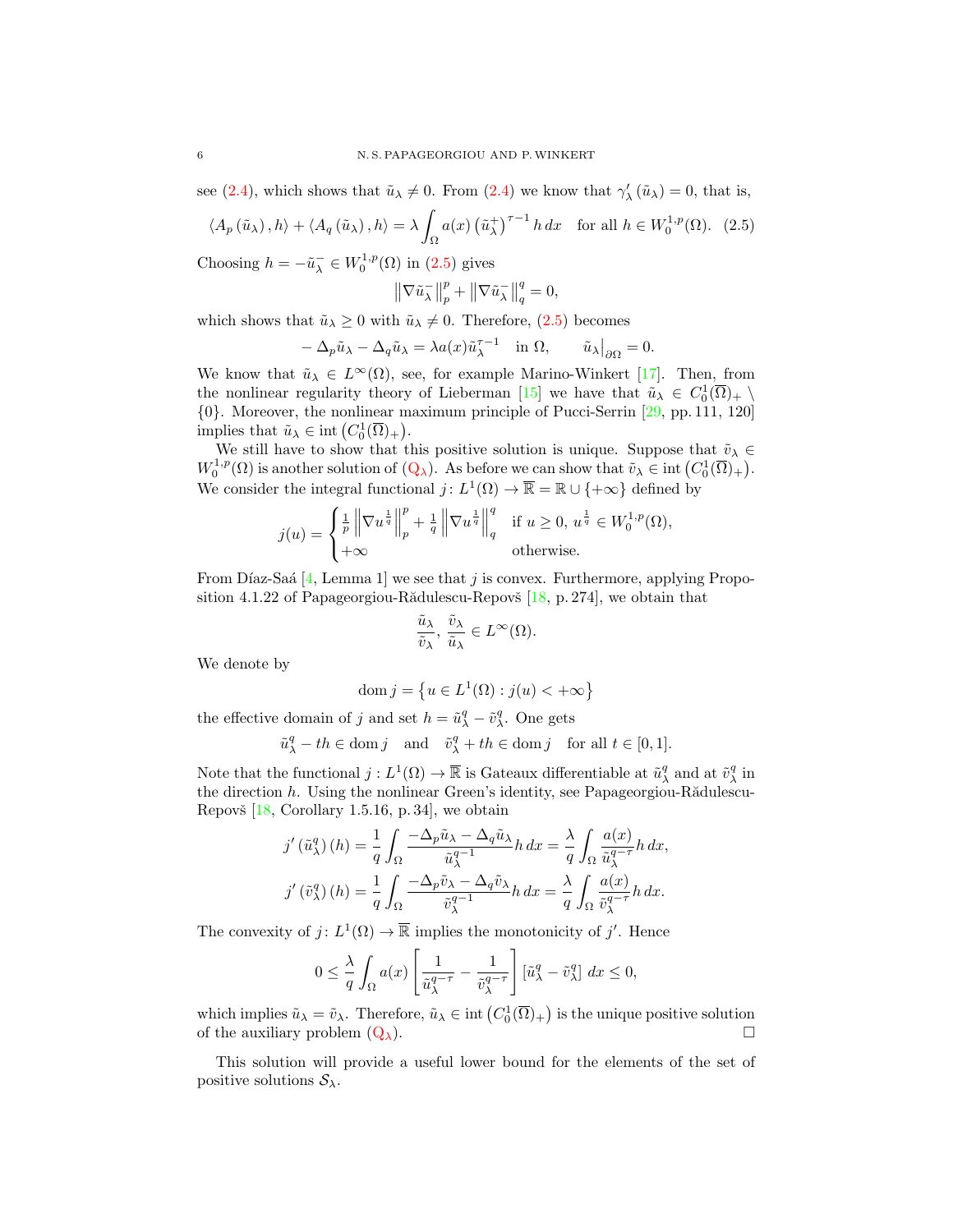### 3. Positive Solutions

Let  $\tilde{u}_{\lambda} \in \text{int}(C_0^1(\overline{\Omega})_+)$  be the unique positive solution of  $(Q_{\lambda})$  $(Q_{\lambda})$ , see Proposition [2.3.](#page-4-4) Let  $s > N$ . Then  $\tilde{u}_{\lambda}^s \in \text{int } K_+$  and so there exists  $c_4 > 0$  such that

$$
\hat{u}_1 \le c_4 \tilde{u}^s_\lambda,
$$

see Section [2.](#page-1-0) Hence

$$
\tilde{u}_{\lambda}^{-\eta} \le c_5 \hat{u}_1^{-\frac{\eta}{s}} \quad \text{for some } c_5 > 0.
$$

Applying the Lemma of Lazer-McKenna [\[13\]](#page-20-10) we have

$$
\hat{u}_1^{-\frac{\eta}{s}}\in L^s(\Omega)
$$

and thus

<span id="page-6-1"></span><span id="page-6-0"></span>
$$
\tilde{u}_{\lambda}^{-\eta} \in L^{s}(\Omega). \tag{3.1}
$$

We introduce the following modification of problem  $(P_{\lambda})$  $(P_{\lambda})$  in which we have neutralized the singular term

$$
-\Delta_p u - \Delta_q u = \lambda \tilde{u}_{\lambda}^{-\eta} + \lambda a(x) u^{\tau - 1} + f(x, u) \quad \text{in } \Omega
$$
  

$$
u|_{\partial \Omega} = 0, \quad u > 0, \quad \lambda > 0, \quad 1 < \tau < q < p, \quad 0 < \eta < 1.
$$
 (P<sub>\lambda</sub>')

Let  $\psi_{\lambda} \colon W_0^{1,p}(\Omega) \to \mathbb{R}$  be the Euler energy functional of problem  $(P_{\lambda})$  $(P_{\lambda})$  defined by

$$
\psi_{\lambda}(u) = \frac{1}{p} \|\nabla u\|_{p}^{p} + \frac{1}{q} \|\nabla u\|_{q}^{q} - \lambda \int_{\Omega} \tilde{u}_{\lambda}^{-\eta} u \, dx
$$

$$
- \frac{\lambda}{\tau} \int_{\Omega} a(x) \left(u^{+}\right)^{\tau} dx - \int_{\Omega} F(x, u^{+}) dx
$$

for all  $u \in W_0^{1,p}(\Omega)$ , see [\(3.1\)](#page-6-1). It is clear that  $\psi_{\lambda} \in C^1(W_0^{1,p}(\Omega))$ .

<span id="page-6-6"></span>**Proposition 3.1.** If hypotheses  $H(a)$  and  $H(f)$  hold and if  $\lambda > 0$ , then  $\psi_{\lambda}$  satisfies the C-condition.

*Proof.* Let  $\{u_n\}_{n\geq 1} \subseteq W_0^{1,p}(\Omega)$  be a sequence such that

$$
|\psi_{\lambda}(u_n)| \le c_6 \quad \text{for all } n \in \mathbb{N} \text{ and for some } c_6 > 0,
$$
\n(3.2)

$$
(1 + \|u_n\|)\psi'_{\lambda}(u_n) \to 0 \quad \text{in } W_0^{1,p}(\Omega)^* = W^{-1,p'}(\Omega) \text{ with } \frac{1}{p} + \frac{1}{p'} = 1. \tag{3.3}
$$

From  $(3.3)$  we have

$$
\left| \langle A_p(u_n), h \rangle + \langle A_q(u_n), h \rangle - \lambda \int_{\Omega} \tilde{u}_{\lambda}^{-\eta} h \, dx - \lambda \int_{\Omega} a(x) \left( u_n^+ \right)^{\tau - 1} h \, dx \right|
$$
\n
$$
- \int_{\Omega} f(x, u_n^+) h \, dx \Big| \le \frac{\varepsilon_n ||h||}{1 + ||u_n||} \quad \text{for all } h \in W_0^{1, p}(\Omega) \text{ with } \varepsilon_n \to 0^+.
$$
\n(3.4)

Choosing  $h = -u_n^- \in W_0^{1,p}(\Omega)$  in [\(3.4\)](#page-6-3) leads to

<span id="page-6-5"></span><span id="page-6-4"></span><span id="page-6-3"></span><span id="page-6-2"></span>
$$
\left\|\nabla u_n^-\right\|_p^p \le \varepsilon_n \quad \text{for all } n \in \mathbb{N},
$$

which implies

$$
u_n^- \to 0 \quad \text{in } W_0^{1,p}(\Omega) \text{ as } n \to \infty. \tag{3.5}
$$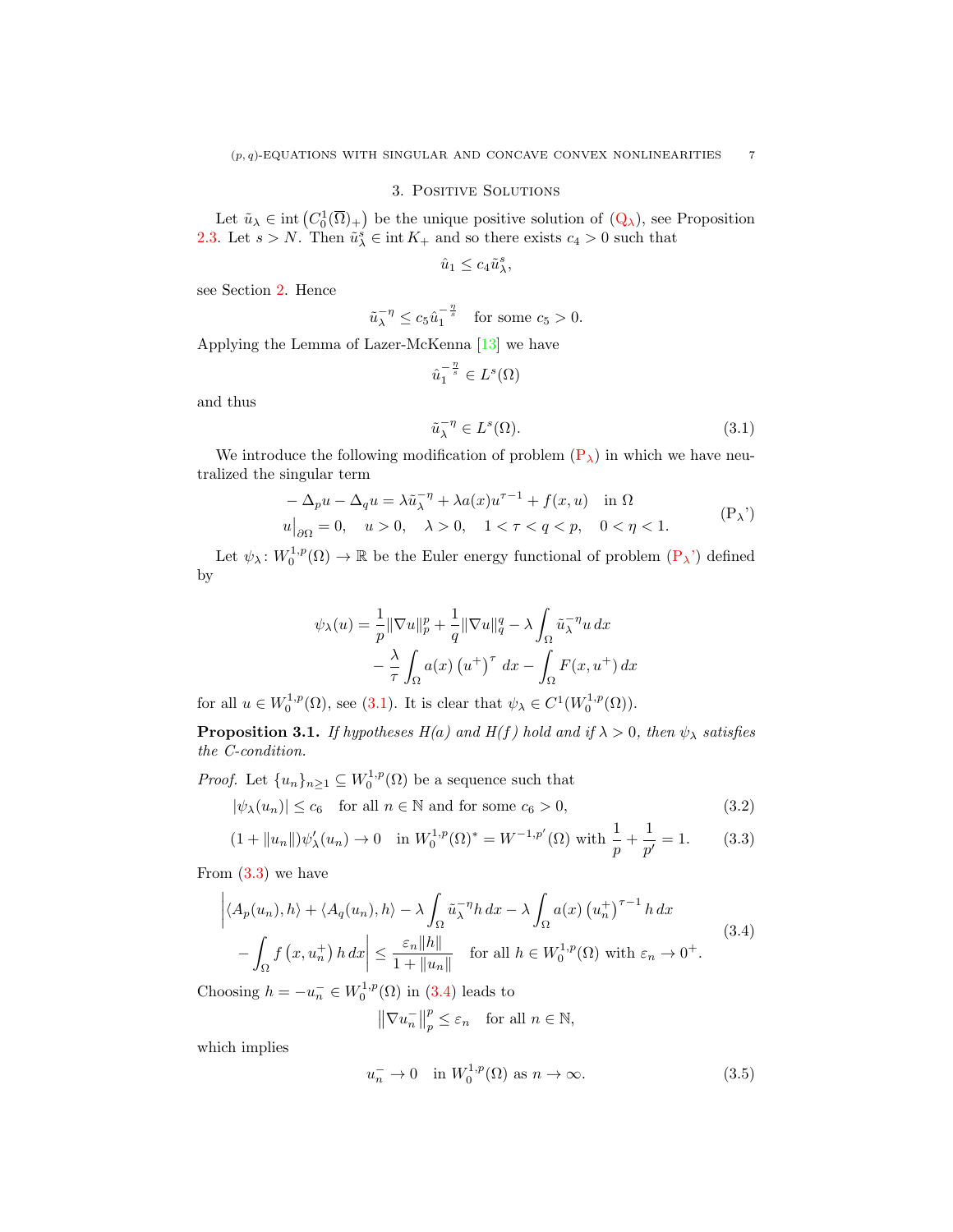Combining  $(3.2)$  and  $(3.5)$  gives

<span id="page-7-0"></span>
$$
\|\nabla u_n^+\|_p^p + \frac{p}{q} \|\nabla u_n^+\|_q^q - \lambda p \int_{\Omega} \tilde{u}_\lambda^{-\eta} u_n^+ dx - \frac{\lambda p}{\tau} \int_{\Omega} a(x) (u_n^+)^{\tau} dx
$$
  
-  $\int_{\Omega} pF(x, u_n^+) dx \le c_7$  for all  $n \in \mathbb{N}$  and for some  $c_7 > 0$ . (3.6)

On the other hand, if we choose  $h = u_n^+ \in W_0^{1,p}(\Omega)$  in [\(3.4\)](#page-6-3), we obtain

$$
-\left\|\nabla u_n^+\right\|_p^p - \left\|\nabla u_n^+\right\|_q^q + \lambda \int_{\Omega} \tilde{u}_\lambda^{-\eta} u_n^+ dx + \lambda \int_{\Omega} a(x) \left(u_n^+\right)^\tau dx
$$
  
+ 
$$
\int_{\Omega} f\left(x, u_n^+\right) u_n^+ dx \leq \varepsilon_n \quad \text{for all } n \in \mathbb{N}.
$$
 (3.7)

Adding  $(3.6)$  and  $(3.7)$  yields

<span id="page-7-2"></span><span id="page-7-1"></span>
$$
\int_{\Omega} \left[ f \left( x, u_n^+ \right) u_n^+ - p F \left( x, u_n^+ \right) \right] dx
$$
\n
$$
\leq \lambda (p-1) \int_{\Omega} \tilde{u}_\lambda^{-\eta} u_n^+ dx + \lambda \left[ \frac{p}{\tau} - 1 \right] \int_{\Omega} a(x) \left( u_n^+ \right)^{\tau} dx.
$$
\n(3.8)

By hypotheses  $H(f)(i)$ , (iii) we can find  $c_8 > 0$  such that

$$
\frac{c_2}{2}s^{\mu} - c_8 \le f(x, s)s - pF(x, s) \quad \text{for a. a. } x \in \Omega \text{ and for all } s \ge 0.
$$

This implies

$$
\frac{c_2}{2}s^{\mu} \|u_n^+\|_{\mu}^{\mu} - c_9 \le \int_{\Omega} \left[ f\left(x, u_n^+\right) u_n^+ - pF\left(x, u_n^+\right) \right] dx \tag{3.9}
$$

for some  $c_9 > 0$  and for all  $n \in \mathbb{N}$ .

Since  $s > N$  we have  $s' < N' \leq p^*$ . Hence,  $u_n^+ \in L^{s'}(\Omega)$ . Then, taking [\(3.1\)](#page-6-1) along with Hölder's inequality into account, we get

<span id="page-7-4"></span><span id="page-7-3"></span>
$$
\lambda [p-1] \int_{\Omega} \tilde{u}_{\lambda}^{-\eta} u_n^+ dx \le c_{10} \left\| \tilde{u}_{\lambda}^{-\eta} \right\|_s \left\| u_n^+ \right\|_{s'} \tag{3.10}
$$

for some  $c_{10} = c_{10}(\lambda) > 0$  and for all  $n \in \mathbb{N}$ . Moreover, by hypothesis H(a), we have

$$
\lambda \left[ \frac{p}{\tau} - 1 \right] \int_{\Omega} a(x) \left( u_n^+ \right)^{\tau} dx \le c_{11} \| u_n^+ \|_{\tau}^{\tau}
$$
\n(3.11)

for some  $c_{11} = c_{11}(\lambda) > 0$  and for all  $n \in \mathbb{N}$ .

Now we choose  $s > N$  large enough such that  $s' < \mu$ . Returning to [\(3.8\)](#page-7-2), using [\(3.9\)](#page-7-3), [\(3.10\)](#page-7-4) as well as [\(3.11\)](#page-7-5) and using the fact that  $s', \tau < \mu$  by hypothesis  $H(f)(iii)$  leads to

$$
||u_n^+||_\mu^{\mu} \leq c_{12} \left[ ||u_n^+||_\mu^+ + ||u_n^+||_\mu^{\tau} + 1 \right]
$$

for some  $c_{12} > 0$  and for all  $n \in \mathbb{N}$ . Since  $\tau < \mu$  we obtain

$$
\{u_n^+\}_{n\geq 1} \subseteq L^{\mu}(\Omega) \text{ is bounded.}
$$
\n(3.12)

<span id="page-7-6"></span><span id="page-7-5"></span>.

Assume that  $N \neq p$ . From hypothesis H(f)(iii) it is clear that we may assume  $\mu < r < p^*$ . Then there exists  $t \in (0, 1)$  such that

$$
\frac{1}{r} = \frac{1-t}{\mu} + \frac{t}{p^*}
$$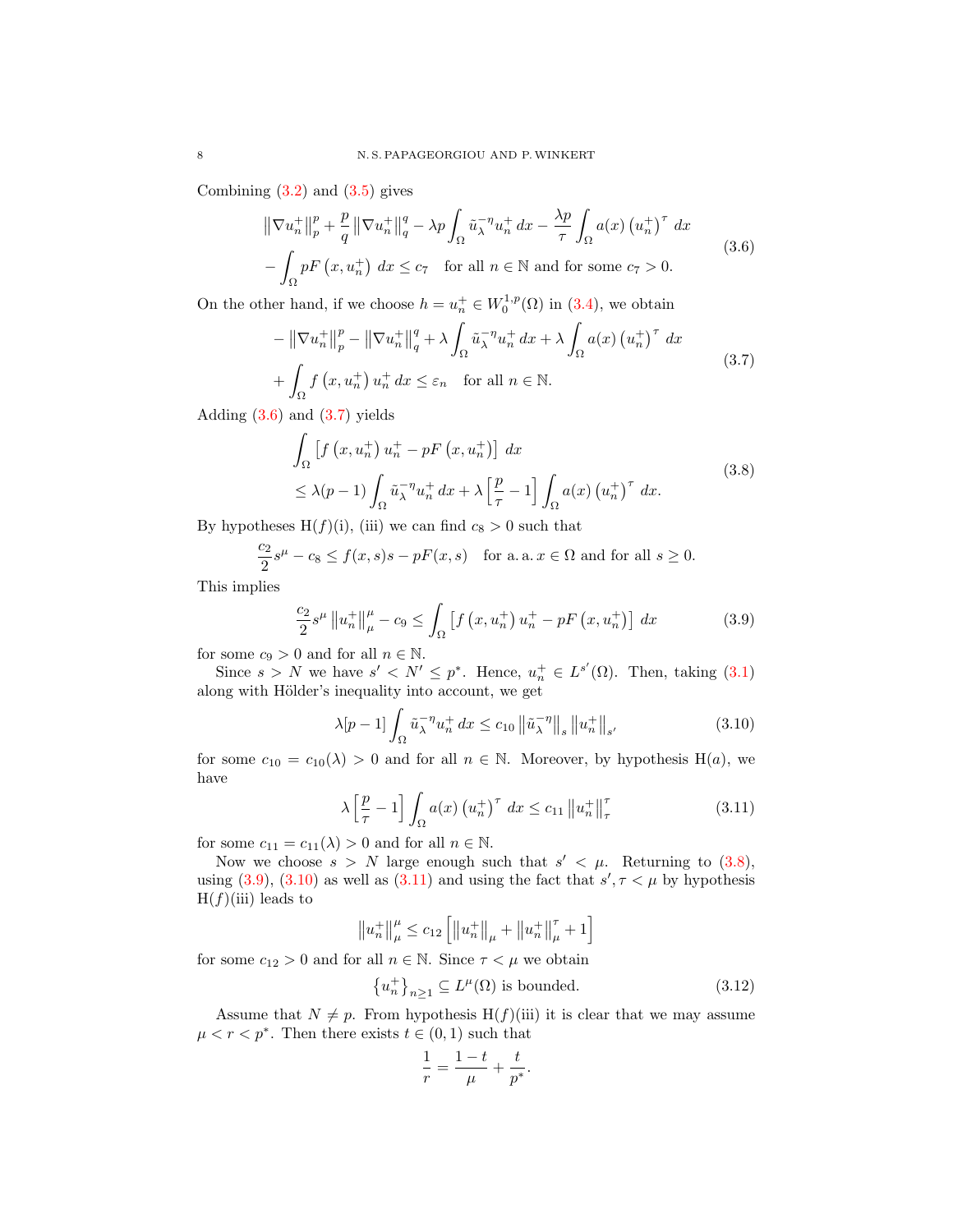Taking the interpolation inequality into account, see Papageorgiou-Winkert [\[25,](#page-21-11) Proposition 2.3.17, p. 116], we have

$$
||u_n^+||_r \le ||u_n^+||^{1-t}_\mu ||u_n^+||^t_{p^*},
$$

which by  $(3.12)$  implies that

<span id="page-8-0"></span>
$$
\|u_n^+\|_r^r \le c_{13} \|u_n^+\|^{tr} \tag{3.13}
$$

for some  $c_{13} > 0$  and for all  $n \in \mathbb{N}$ .

From hypothesis  $H(f)(i)$  we know that

<span id="page-8-1"></span>
$$
f(x,s)s \le c_{14} \left[ 1 + s^r \right] \tag{3.14}
$$

for a. a.  $x \in \Omega$ , for all  $s \geq 0$  and for some  $c_{14} > 0$ . We choose  $h = u_n^+ \in W_0^{1,p}(\Omega)$  in [\(3.4\)](#page-6-3), that is,

$$
\|\nabla u_n^+\|_p^p + \|\nabla u_n^+\|_q^q - \lambda \int_{\Omega} \tilde{u}_\lambda^{-\eta} u_n^+ dx - \lambda \int_{\Omega} a(x) (u_n^+)^{\tau} dx
$$
  

$$
- \int_{\Omega} f(x, u_n^+) u_n^+ dx \leq \varepsilon_n \quad \text{for all } n \in \mathbb{N}.
$$

From this it follows by using [\(3.13\)](#page-8-0), [\(3.14\)](#page-8-1) and  $1 < r < p < r$ 

<span id="page-8-2"></span>
$$
\|u_n^+\|^p \le c_{15} \left[1 + \|u_n^+\|^{tr}\right] \tag{3.15}
$$

for some  $c_{15} > 0$  and for all  $n \in \mathbb{N}$ . The condition on  $\mu$ , see hypothesis H(f)(iii), implies that  $tr < p$ . Then from  $(3.15)$  we infer

$$
\left\{u_n^+\right\}_{n\geq 1} \subseteq W_0^{1,p}(\Omega) \text{ is bounded.} \tag{3.16}
$$

If  $N = p$ , then we have by definition  $p^* = \infty$ . The Sobolev embedding theorem ensures that  $W_0^{1,p}(\Omega) \hookrightarrow L^{\vartheta}(\Omega)$  for all  $1 \leq \vartheta < \infty$ . So, in order to apply the previous arguments we need to replace  $p^*$  by  $\vartheta > r > \mu$  and choose  $t \in (0,1)$  such that

<span id="page-8-3"></span>
$$
\frac{1}{r} = \frac{1-t}{\mu} + \frac{t}{\vartheta},
$$

which implies

<span id="page-8-4"></span>
$$
tr = \frac{\vartheta(r - \mu)}{\vartheta - \mu}.
$$

Note that  $\frac{\vartheta(r-\mu)}{\vartheta-\mu} \to r-\mu < p$  as  $\vartheta \to +\infty$ . So, for  $\vartheta > r$  large enough, we see that  $tr < p$  and again  $(3.16)$  holds.

From  $(3.5)$  and  $(3.16)$  we infer that

$$
{u_n}_{n\geq 1} \subseteq W_0^{1,p}(\Omega)
$$
 is bounded.

So, we may assume that

$$
u_n \stackrel{w}{\rightarrow} u
$$
 in  $W_0^{1,p}(\Omega)$  and  $u_n \rightarrow u$  in  $L^r(\Omega)$ . (3.17)

We choose  $h = u_n - u \in W_0^{1,p}(\Omega)$  in [\(3.4\)](#page-6-3), pass to the limit as  $n \to \infty$  and use the convergence properties in [\(3.17\)](#page-8-4). This gives

$$
\lim_{n \to \infty} [\langle A_p(u_n), u_n - u \rangle + \langle A_q(u_n), u_n - u \rangle] = 0
$$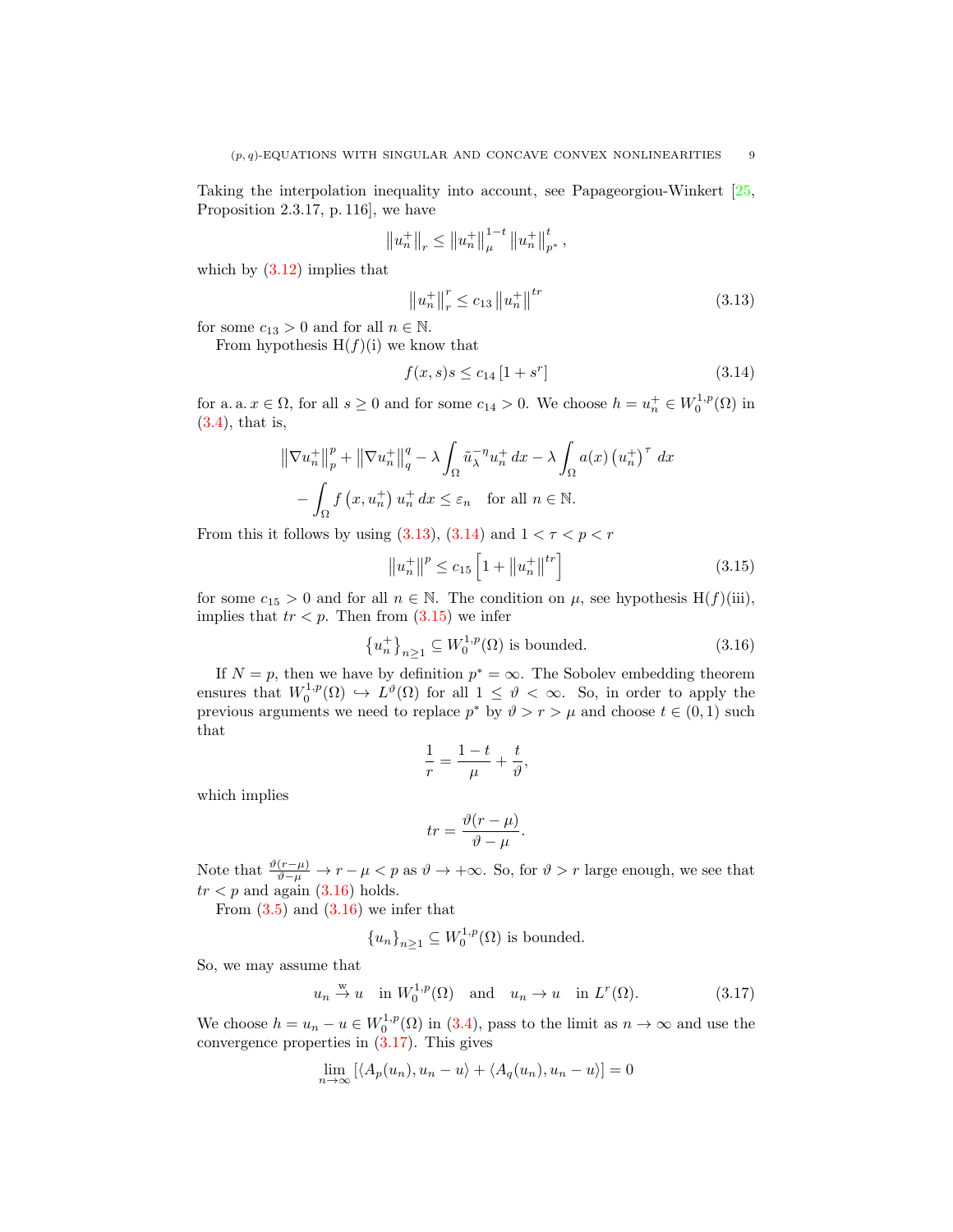and since  $A_q$  is monotone we obtain

$$
\lim_{n \to \infty} [\langle A_p(u_n), u_n - u \rangle + \langle A_q(u), u_n - u \rangle] \le 0.
$$

By [\(3.16\)](#page-8-3) we then conclude that

$$
\lim_{n \to \infty} \langle A_p(u_n), u_n - u \rangle \le 0.
$$

Applying Proposition [2.1](#page-3-1) shows that  $u_n \to u$  in  $W_0^{1,p}(\Omega)$  and so we conclude that  $\psi_{\lambda}$  satisfies the C-condition.

<span id="page-9-7"></span>**Proposition 3.2.** If hypotheses  $H(a)$  and  $H(f)$  hold, then there exists  $\hat{\lambda} > 0$  such that for every  $\lambda \in (0, \hat{\lambda})$  we can find  $\rho_{\lambda} > 0$  for which we have

$$
\psi_{\lambda}(0) = 0 < \inf \left[ \psi_{\lambda}(u) : \|u\| = \rho_{\lambda} \right] = m_{\lambda}.
$$

*Proof.* Hypotheses H(f)(i), (iv) imply that for a given  $\varepsilon > 0$  we can find  $c_{16} =$  $c_{16}(\varepsilon) > 0$  such that

$$
F(x,s) \le \frac{\varepsilon}{q}s^q + c_{16}s^r \quad \text{for a. a. } x \in \Omega \text{ and for all } s \ge 0. \tag{3.18}
$$

Recall that  $\tilde{u}_{\lambda}^{-\eta} \in L^{s}(\Omega)$  with  $s > N$ , see [\(3.1\)](#page-6-1). We choose  $s > N$  large enough such that  $s' < p^*$ . Then, by Hölder's inequality, we have

$$
\lambda \int_{\Omega} \tilde{u}_{\lambda}^{-\eta} u \, dx \le \lambda c_{17} \|u\| \quad \text{for some } c_{17} > 0. \tag{3.19}
$$

Moreover, one gets

<span id="page-9-5"></span><span id="page-9-2"></span><span id="page-9-1"></span><span id="page-9-0"></span>
$$
\frac{\lambda}{\tau} \int_{\Omega} a(x)|u|^{\tau} dx \le \frac{\lambda ||a||_{\infty}}{\tau} ||u||^{\tau}.
$$
\n(3.20)

Applying  $(3.18), (3.19)$  $(3.18), (3.19)$  $(3.18), (3.19)$  and  $(3.20)$  leads to

$$
\psi_{\lambda}(u) \ge \frac{1}{p} \|\nabla u\|_{p}^{p} + \frac{1}{q} \left[ \|\nabla u\|_{q}^{q} - \varepsilon \|u\|_{q}^{q} \right] - c_{18} \left[ \|u\|^{r} + \lambda \left( \|u\| + \|u\|^{r} \right) \right] \tag{3.21}
$$

for some  $c_{18} > 0$ . Let  $\hat{\lambda}_1(q) > 0$  be the principal eigenvalue of  $(-\Delta_q, W_0^{1,q}(\Omega))$ . Then, from the variational characterization of  $\hat{\lambda}_1(q)$ , see Gasinski-Papageorgiou [\[8,](#page-20-11) p. 732], we obtain

$$
\frac{1}{q}\left[\|\nabla u\|_q^q - \varepsilon \|u\|_q^q\right] \ge \frac{1}{q}\left[1 - \frac{\varepsilon}{\hat{\lambda}_1(q)}\right] \|\nabla u\|_q^q.
$$

Choosing  $\varepsilon \in (0, \hat{\lambda}_1(q))$  we infer that

$$
\frac{1}{q} \left[ \|\nabla u\|_q^q - \varepsilon \|u\|_q^q \right] > 0. \tag{3.22}
$$

Since  $1 < r < r$ , it holds

<span id="page-9-6"></span><span id="page-9-4"></span><span id="page-9-3"></span>
$$
||u||^{\tau} \le ||u|| + ||u||^{\tau}.
$$
\n(3.23)

Applying  $(3.22)$  and  $(3.23)$  to  $(3.21)$  gives

$$
\psi_{\lambda}(u) \ge \frac{1}{p} \|u\|^p - c_{18} \left[2\lambda \|u\| + (\lambda + 1)\|u\|^r\right]
$$
  
 
$$
\ge \left[\frac{1}{p} - c_{18} \left(2\lambda \|u\|^{1-p} + (\lambda + 1)\|u\|^{r-p}\right)\right] \|u\|^p.
$$
 (3.24)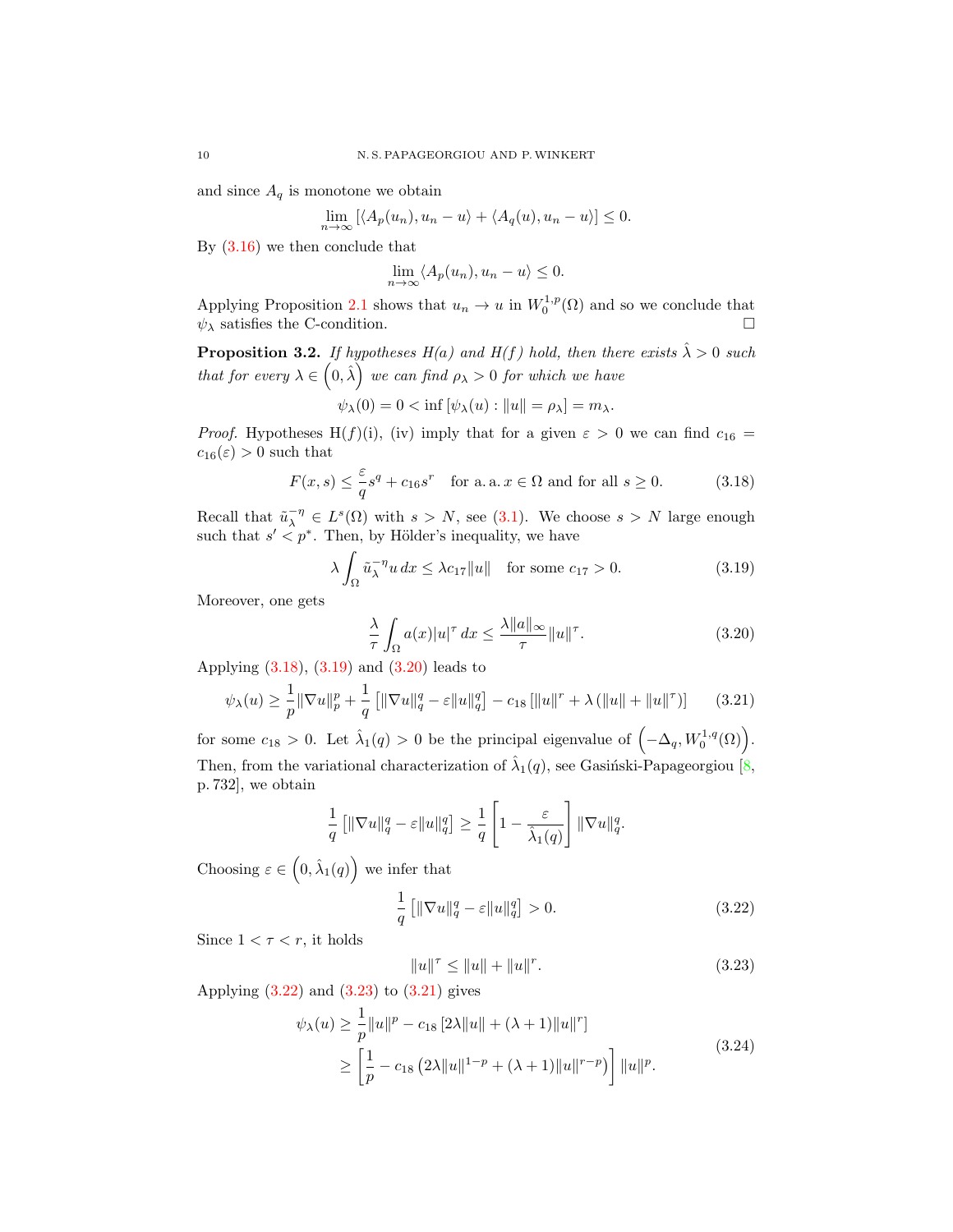We consider now the function

$$
k_{\lambda}(t) = 2\lambda t^{1-p} + (\lambda + 1)t^{r-p} \quad \text{for all } t > 0.
$$

It is clear that  $k_{\lambda} \in C^1(0, \infty)$  and since  $1 < p < r$  we see that

 $k_{\lambda}(t) \rightarrow +\infty \text{ as } t \rightarrow 0^{+} \text{ and as } t \rightarrow +\infty.$ 

Hence, there exists  $t_0 > 0$  such that

$$
k_{\lambda}(t_0) = \min [k_{\lambda}(t) : t > 0],
$$

which implies that  $k'_{\lambda}(t_0) = 0$ . Therefore,

$$
2\lambda(p-1)t_0^{-p} = (r-p)(\lambda+1)t_0^{r-p-1}.
$$

From this we deduce that

$$
t_0 = t_0(\lambda) = \left[ \frac{2\lambda(p-1)}{(r-p)(\lambda+1)} \right]^{\frac{1}{r-1}}.
$$

We have

$$
k_{\lambda}(t_0) = 2\lambda \frac{(r-p)(\lambda+1)^{\frac{p-1}{r-1}}}{(2\lambda(p-1))^{\frac{p-1}{r-1}}} + (\lambda+1) \frac{(2\lambda(p-1))^{\frac{r-p}{r-1}}}{((r-p)(\lambda+1))^{\frac{r-p}{r-1}}}.
$$

Since  $1 < p < r$  we see that

$$
k_{\lambda}(t_0) \to 0
$$
 as  $\lambda \to 0^+$ .

Therefore, we can find  $\hat{\lambda} > 0$  such that

$$
k_{\lambda}(t_0) < \frac{1}{pc_{18}}
$$
 for all  $\lambda \in (0, \hat{\lambda})$ .

Then, by  $(3.24)$  we see that

$$
\psi_{\lambda}(u) > 0 = \psi_{\lambda}(0)
$$
 for all  $||u|| = t_0(\lambda) = \rho_{\lambda}$  and for all  $\lambda \in (0, \hat{\lambda})$ .

From hypothesis H(f)(ii) we see that for every  $u \in \text{int}(C_0^1(\overline{\Omega})_+)$  we have

<span id="page-10-2"></span><span id="page-10-1"></span><span id="page-10-0"></span>
$$
\psi_{\lambda}(tu) \to -\infty \quad \text{as } t \to +\infty. \tag{3.25}
$$

<span id="page-10-3"></span>**Proposition 3.3.** If hypotheses  $H(a)$  and  $H(f)$  hold and if  $\lambda \in (0, \hat{\lambda})$ , then problem  $(P_{\lambda})$  $(P_{\lambda})$  admits a solution  $\overline{u}_{\lambda} \in \text{int}(C_0^1(\overline{\Omega})_+)$ .

Proof. Propositions [3.1,](#page-6-6) [3.2](#page-9-7) and  $(3.25)$  permit the use of the mountain pass theorem. So, we can find  $\overline{u}_{\lambda} \in W_0^{1,p}(\Omega)$  such that

$$
\overline{u}_{\lambda} \in K_{\psi_{\lambda}}
$$
 and  $\psi_{\lambda}(0) = 0 < m_{\lambda} \leq \psi_{\lambda}(\overline{u}_{\lambda}).$ \n
$$
(3.26)
$$

From [\(3.26\)](#page-10-1) we see that  $\overline{u}_{\lambda} \neq 0$  and  $\psi'_{\lambda}(\overline{u}_{\lambda}) = 0$ , that is,

$$
\langle A_p(\overline{u}_\lambda), h \rangle + \langle A_q(\overline{u}_\lambda), h \rangle
$$
  
=  $\lambda \int_{\Omega} \tilde{u}_\lambda^{-\eta} h \, dx + \lambda \int_{\Omega} a(x) (\overline{u}_\lambda^+)^{\tau-1} h \, dx + \int_{\Omega} f(x, \overline{u}_\lambda^+) h \, dx$  (3.27)

for all  $h \in W_0^{1,p}(\Omega)$ . We choose  $h = -\overline{u}_\lambda^- \in W_0^{1,p}(\Omega)$  in [\(3.27\)](#page-10-2) which shows that  $\left\Vert \overline{u}_{\lambda}^{-}\right\Vert$  $p^p \leq 0.$ 

Thus,  $\overline{u}_{\lambda} \geq 0$  with  $\overline{u}_{\lambda} \neq 0$ .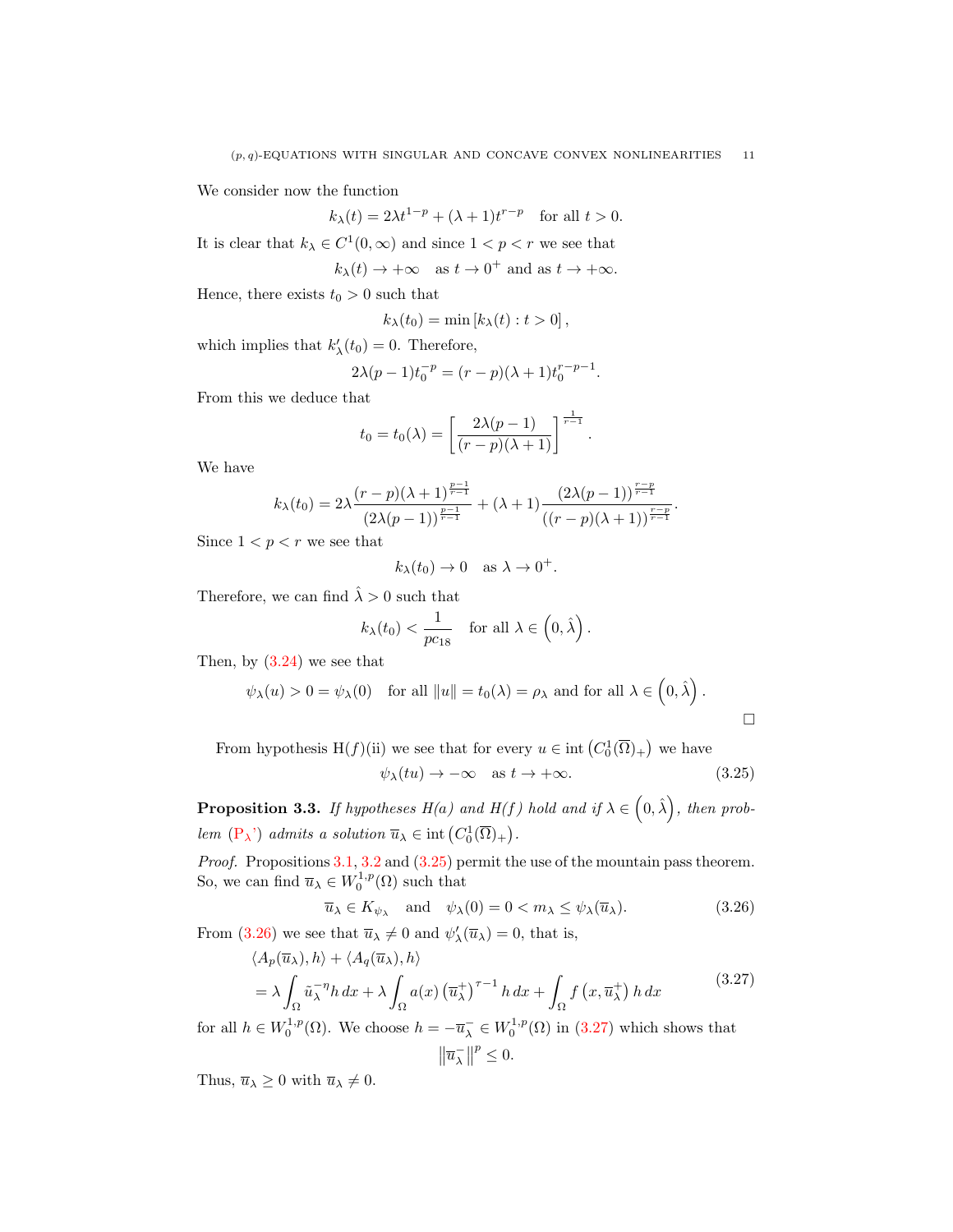From [\(3.27\)](#page-10-2) we know that  $\overline{u}_{\lambda}$  is a positive solution of  $(P_{\lambda})$  $(P_{\lambda})$  with  $\lambda \in (0, \hat{\lambda})$ . This means

$$
-\Delta_p \overline{u}_\lambda - \Delta_q \overline{u}_\lambda = \lambda \tilde{u}_\lambda^{-\eta} + \lambda a(x) \overline{u}_\lambda^{\tau-1} + f(x, \overline{u}_\lambda) \quad \text{in } \Omega, \quad \overline{u}_\lambda|_{\partial \Omega} = 0.
$$

As before, see the proof of Proposition [2.3,](#page-4-4) using the nonlinear regularity theory, we have  $\overline{u}_{\lambda} \in C_0^1(\overline{\Omega})_+ \setminus \{0\}$ . The nonlinear maximum principle, see Pucci-Serrin [\[29,](#page-21-9) pp. 111, 120] implies that  $\overline{u}_{\lambda} \in \text{int} (C_0^1(\overline{\Omega})_+)$ . — Первый процесс в серверності процесс в серверності процесс в серверності процесс в серверності процесс в с<br>Процесс в серверності процесс в серверності процесс в серверності процесс в серверності процесс в серверності

<span id="page-11-3"></span>**Proposition 3.4.** If hypotheses  $H(a)$  and  $H(f)$  hold and if  $\lambda \in (0, \hat{\lambda})$ , then  $\tilde{u}_{\lambda} \leq$  $\overline{u}_{\lambda}$ .

*Proof.* We introduce the Carathéodory function  $g_{\lambda} : \Omega \times \mathbb{R} \to \mathbb{R}$  defined by

<span id="page-11-0"></span>
$$
g_{\lambda}(x,s) = \begin{cases} \lambda a(x) \left(s^{+}\right)^{\tau-1} & \text{if } s \le \overline{u}_{\lambda}(x), \\ \lambda a(x) \overline{u}_{\lambda}(x)^{\tau-1} & \text{if } \overline{u}_{\lambda}(x) < s. \end{cases}
$$
(3.28)

We set  $G_{\lambda}(x, s) = \int_0^s g_{\lambda}(x, t) dt$  and consider the  $C^1$ -functional  $\sigma_{\lambda}: W_0^{1, p}(\Omega) \to \mathbb{R}$ defined by

$$
\sigma_{\lambda}(u) = \frac{1}{p} \|\nabla u\|_{p}^{p} + \frac{1}{q} \|\nabla u\|_{q}^{q} - \int_{\Omega} G_{\lambda}(x, u) dx \quad \text{for all } u \in W_{0}^{1, p}(\Omega).
$$

From [\(3.28\)](#page-11-0) it is clear that  $\sigma_{\lambda}: W_0^{1,p}(\Omega) \to \mathbb{R}$  is coercive. Moreover, by the Sobolev embedding, we have that  $\sigma_{\lambda}: W_0^{1,p}(\Omega) \to \mathbb{R}$  is sequentially weakly lower semicontinuous. Then, by the Weierstraß-Tonelli theorem, we can find  $\hat{u}_{\lambda} \in W_0^{1,p}(\Omega)$  such that

<span id="page-11-2"></span><span id="page-11-1"></span>
$$
\sigma_{\lambda}(\hat{u}_{\lambda}) = \min \left[ \sigma_{\lambda}(u) : u \in W_0^{1,p}(\Omega) \right]. \tag{3.29}
$$

Since  $\tau < q < p$ , we have  $\sigma_{\lambda}(\hat{u}_{\lambda}) < 0 = \sigma_{\lambda}(0)$  which implies  $\hat{u}_{\lambda} \neq 0$ .

From [\(3.29\)](#page-11-1) we have  $\sigma'_{\lambda}(\hat{u}_{\lambda}) = 0$ , that is,

$$
\langle A_p(\hat{u}_\lambda), h \rangle + \langle A_q(\hat{u}_\lambda), h \rangle = \int_{\Omega} g_\lambda(x, \hat{u}_\lambda) h \, dx \quad \text{for all } h \in W_0^{1, p}(\Omega). \tag{3.30}
$$

First, we choose  $h = -\hat{u}_{\lambda}^- \in W_0^{1,p}(\Omega)$  in [\(3.30\)](#page-11-2). Then, by the definition of the truncation in [\(3.28\)](#page-11-0) we easily see that  $\|\hat{u}_{\lambda}^{-}\|^{p} \leq 0$  and so,  $\hat{u}_{\lambda} \geq 0$  with  $\hat{u}_{\lambda} \neq 0$ .

Next, we choose  $h = (\hat{u}_{\lambda} - \overline{u}_{\lambda})^+ \in W_0^{1,p}(\Omega)$  in [\(3.30\)](#page-11-2) which gives, due to [\(3.28\)](#page-11-0) and  $f \geq 0$ ,

$$
\left\langle A_p\left(\hat{u}_\lambda\right), \left(\hat{u}_\lambda - \overline{u}_\lambda\right)^+ \right\rangle + \left\langle A_q\left(\hat{u}_\lambda\right), \left(\hat{u}_\lambda - \overline{u}_\lambda\right)^+ \right\rangle
$$
  
\n
$$
= \int_{\Omega} \lambda a(x) \overline{u}_\lambda^{\tau - 1} \left(\hat{u}_\lambda - \overline{u}_\lambda\right)^+ dx
$$
  
\n
$$
\leq \int_{\Omega} \left[ \lambda \tilde{u}_\lambda^{-\eta} + \lambda a(x) \overline{u}_\lambda^{\tau - 1} + f(x, \overline{u}_\lambda) \right] \left(\hat{u}_\lambda - \overline{u}_\lambda\right)^+ dx
$$
  
\n
$$
= \left\langle A_p\left(\overline{u}_\lambda\right), \left(\hat{u}_\lambda - \overline{u}_\lambda\right)^+ \right\rangle + \left\langle A_q\left(\overline{u}_\lambda\right), \left(\hat{u}_\lambda - \overline{u}_\lambda\right)^+ \right\rangle.
$$

This shows that  $\hat{u}_{\lambda} \leq \overline{u}_{\lambda}$ . We have proved that

$$
\hat{u}_{\lambda} \in [0, \overline{u}_{\lambda}], \ \hat{u}_{\lambda} \neq 0.
$$

Hence,  $\hat{u}_{\lambda}$  is a positive solution of  $(Q_{\lambda})$  $(Q_{\lambda})$  and due to Proposition [2.3](#page-4-4) we know that  $\hat{u}_{\lambda} = \tilde{u}_{\lambda} \in \text{int}\left(C_0^1(\overline{\Omega})_+\right)$ . Therefore,  $\tilde{u}_{\lambda} \leq \overline{u}_{\lambda}$  for all  $\lambda \in (0, \hat{\lambda})$ .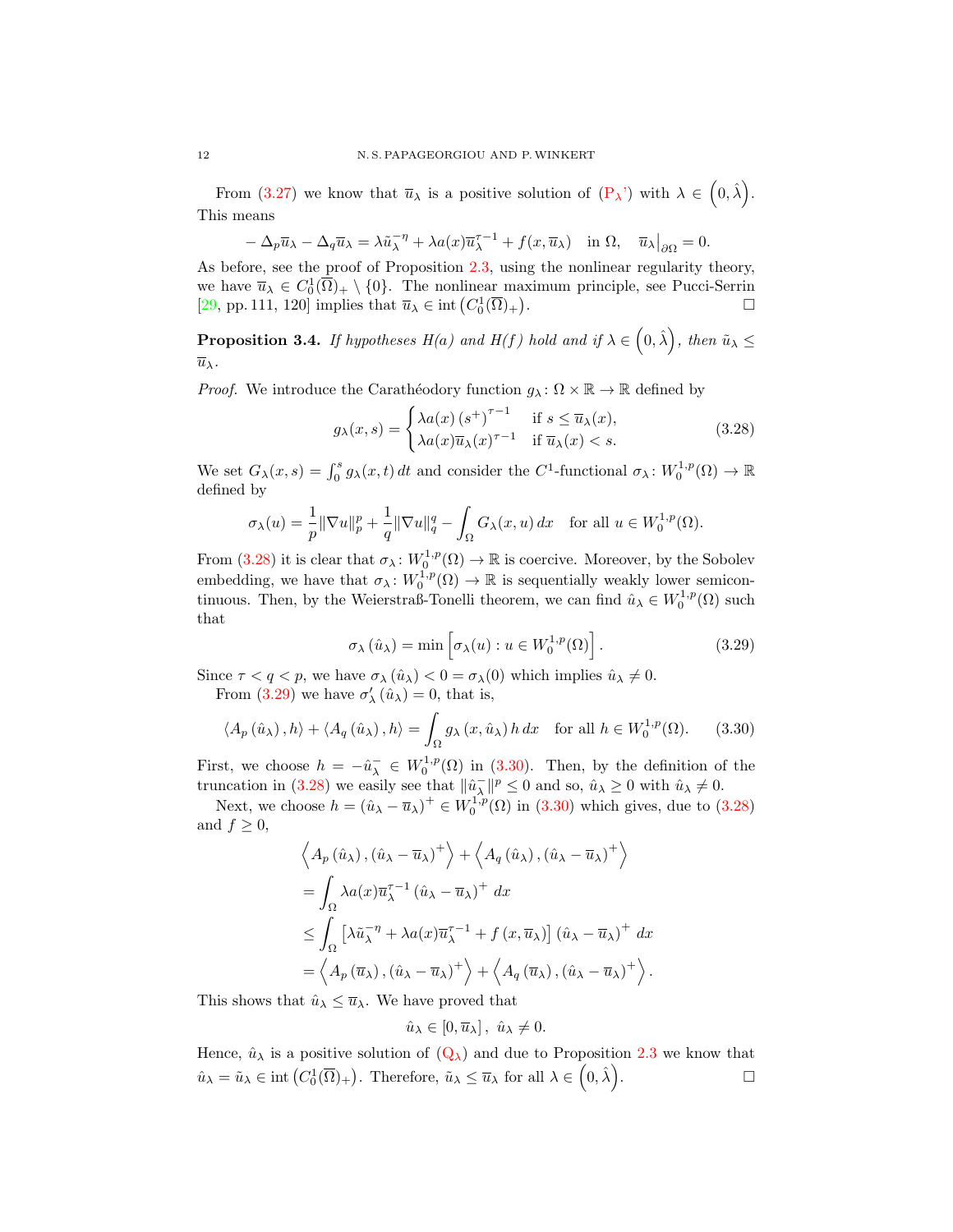Now we are able to establish the nonemptiness of the set  $\mathcal L$  (being the set of all admissible parameters) determine the regularity of the elements in the solution set  $\mathcal{S}_{\lambda}$ .

<span id="page-12-2"></span>**Proposition 3.5.** If hypotheses  $H(a)$  and  $H(f)$  hold, then  $\mathcal{L} \neq \emptyset$  and, for every  $\lambda > 0, \, S_{\lambda} \subseteq \text{int}\left(C_0^1(\overline{\Omega})_+\right).$ 

*Proof.* Let  $\lambda \in (0, \hat{\lambda})$ . From Proposition [3.4](#page-11-3) we know that  $\tilde{u}_{\lambda} \leq \overline{u}_{\lambda}$ . So we can define the truncation  $e_\lambda : \Omega \times \mathbb{R} \to \mathbb{R}$  of the reaction of problem  $(P_\lambda)$  $(P_\lambda)$ 

$$
e_{\lambda}(x, s)
$$
\n
$$
= \begin{cases} \n\lambda \left[ \tilde{u}_{\lambda}(x)^{-\eta} + a(x)\tilde{u}_{\lambda}(x)^{\tau-1} \right] + f(x, \tilde{u}_{\lambda}(x)) & \text{if } s < \tilde{u}_{\lambda}(x), \\
\lambda \left[ s^{-\eta} + a(x)s^{\tau-1} \right] + f(x, s) & \text{if } \tilde{u}_{\lambda}(x) \leq s \leq \overline{u}_{\lambda}(x), \\
\lambda \left[ \overline{u}_{\lambda}(x)^{-\eta} + a(x)\overline{u}_{\lambda}(x)^{\tau-1} \right] + f(x, \overline{u}_{\lambda}(x)) & \text{if } \overline{u}_{\lambda}(x) < s.\n\end{cases} \tag{3.31}
$$

This is a Carathéodory function. We set  $E_{\lambda}(x, s) = \int_0^s e_{\lambda}(x, t) dt$  and consider the  $C^1$ -functional  $J_\lambda\colon W_0^{1,p}(\Omega) \to \mathbb{R}$  defined by

$$
J_{\lambda}(u) = \frac{1}{p} \|\nabla u\|_{p}^{p} + \frac{1}{q} \|\nabla u\|_{q}^{q} - \int_{\Omega} E_{\lambda}(x, u) dx \quad \text{for all } u \in W_{0}^{1, p}(\Omega).
$$

From [\(3.31\)](#page-12-0) we see that  $J_{\lambda}: W_0^{1,p}(\Omega) \to \mathbb{R}$  is coercive and the Sobolev embedding theorem implies that  $J$  is also sequentially weakly lower semicontinuous. Hence, its global minimizer  $u_{\lambda} \in W_0^{1,p}(\Omega)$  exists, that is,

<span id="page-12-1"></span><span id="page-12-0"></span>
$$
J_{\lambda}(u_{\lambda}) = \min \left[ J_{\lambda}(u) : u \in W_0^{1,p}(\Omega) \right].
$$

Hence,  $J'_{\lambda}(u_{\lambda})=0$  which means that

$$
\langle A_p(u_\lambda), h \rangle + \langle A_q(u_\lambda), h \rangle = \int_{\Omega} e_\lambda(x, u_\lambda) h \, dx \quad \text{for all } h \in W_0^{1, p}(\Omega). \tag{3.32}
$$

We choose  $h = (u_{\lambda} - \overline{u}_{\lambda})^+ \in W_0^{1,p}(\Omega)$  in [\(3.32\)](#page-12-1). Then, by using [\(3.31\)](#page-12-0) and Propositions [3.4](#page-11-3) and [3.3](#page-10-3) we obtain

$$
\left\langle A_p(u_\lambda), (u_\lambda - \overline{u}_\lambda)^+ \right\rangle + \left\langle A_q(u_\lambda), (u_\lambda - \overline{u}_\lambda)^+ \right\rangle
$$
  
=  $\int_{\Omega} \left( \lambda \left[ \overline{u}_\lambda^{-\eta} + a(x) \overline{u}_\lambda^{-1} \right] + f(x, \overline{u}_\lambda) \right) (u_\lambda - \overline{u}_\lambda)^+ dx$   

$$
\leq \int_{\Omega} \left( \lambda \left[ \overline{u}_\lambda^{-\eta} + a(x) \overline{u}_\lambda^{-1} \right] + f(x, \overline{u}_\lambda) \right) (u_\lambda - \overline{u}_\lambda)^+ dx
$$
  
=  $\left\langle A_p(\overline{u}_\lambda), (u_\lambda - \overline{u}_\lambda)^+ \right\rangle + \left\langle A_q(\overline{u}_\lambda), (u_\lambda - \overline{u}_\lambda)^+ \right\rangle.$ 

This shows that  $u_{\lambda} \leq \overline{u}_{\lambda}$ .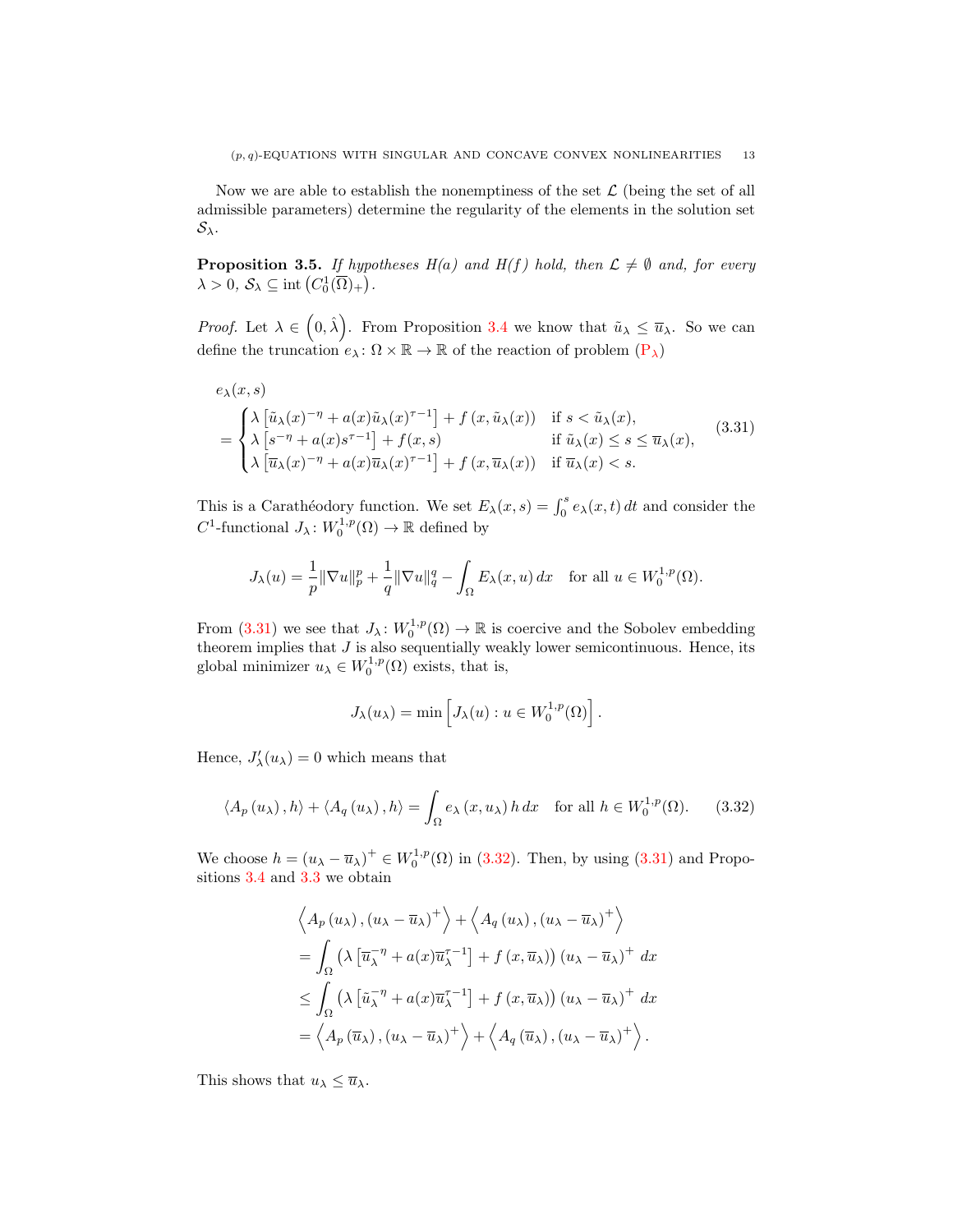Next, we choose  $h = (\tilde{u}_{\lambda} - u_{\lambda})^+ \in W_0^{1,p}(\Omega)$  in [\(3.32\)](#page-12-1). Then, by [\(3.31\)](#page-12-0) and hypotheses  $H(a)$  as well as  $H(f)(i)$  it follows

$$
\left\langle A_p(u_\lambda), (\tilde{u}_\lambda - u_\lambda)^+ \right\rangle + \left\langle A_q(u_\lambda), (\tilde{u}_\lambda - u_\lambda)^+ \right\rangle
$$
  
=  $\int_{\Omega} \left( \lambda \left[ \tilde{u}^{-\eta} + a(x) \tilde{u}_\lambda^{\tau-1} \right] + f(x, \tilde{u}_\lambda) \right) (\tilde{u}_\lambda - u_\lambda)^+ dx$   
 $\geq \int_{\Omega} \lambda \tilde{u}_\lambda^{-\eta} (\tilde{u}_\lambda - u_\lambda)^+ dx$   
=  $\left\langle A_p(\tilde{u}_\lambda), (\tilde{u}_\lambda - u_\lambda)^+ \right\rangle + \left\langle A_q(\tilde{u}_\lambda), (\tilde{u}_\lambda - u_\lambda)^+ \right\rangle.$ 

Hence,  $\tilde{u}_{\lambda} \leq u_{\lambda}$  and so we have proved that  $u_{\lambda} \in [\tilde{u}_{\lambda}, \overline{u}_{\lambda}]$ . Then, with view to [\(3.31\)](#page-12-0) and [\(3.32\)](#page-12-1), we see that  $u_{\lambda}$  is a positive solution of  $(P_{\lambda})$  $(P_{\lambda})$  for  $\lambda \in (0, \hat{\lambda})$ . In particular, we have

$$
-\Delta_p u_\lambda(x) - \Delta_q u_\lambda(x) = \lambda u_\lambda(x)^{-\eta} + a_\lambda(x)u_\lambda(x)^{\tau-1} + f(x, u_\lambda(x)) \quad \text{for a. a. } x \in \Omega.
$$

The nonlinear regularity theory, see Lieberman [\[15\]](#page-20-8), and the nonlinear maximum principle, see Pucci-Serrin [\[29,](#page-21-9) pp. 111 and 120], imply that  $u_{\lambda} \in \text{int}(C_0^1(\overline{\Omega})_+)$ .

Concluding we can say that  $(0, \hat{\lambda}) \subseteq \mathcal{L}$  which means that  $\mathcal{L}$  is nonempty. Moreover, for all  $\lambda > 0$ ,  $S_{\lambda} \subseteq \text{int}(C_0^1(\overline{\Omega})_+)$ .

Reasoning as in the proof of Proposition [3.4](#page-11-3) with  $\overline{u}_{\lambda}$  replaced by  $u \in \mathcal{S}_{\lambda} \subseteq$ int  $(C_0^1(\overline{\Omega})_+)$ , we obtain the following result.

**Proposition 3.6.** If hypotheses  $H(a)$  and  $H(f)$  hold and if  $\lambda \in \mathcal{L}$ , then  $\tilde{u}_{\lambda} \leq u$  for all  $u \in \mathcal{S}_{\lambda}$ .

Moreover, the map  $\lambda \to \tilde{u}_{\lambda}$  from  $(0, +\infty)$  into  $C_0^1(\overline{\Omega})$  exhibits a strong monotonicity property which we will use in the sequel.

<span id="page-13-2"></span>**Proposition 3.7.** If hypotheses  $H(a)$  holds and if  $0 < \lambda < \lambda'$ , then  $\tilde{u}_{\lambda'} - \tilde{u}_{\lambda} \in$ int  $(C_0^1(\overline{\Omega})_+)$ .

Proof. Following the proof of Proposition [3.4](#page-11-3) we can show that

$$
\tilde{u}_{\lambda} \le \tilde{u}_{\lambda'}.\tag{3.33}
$$

From [\(3.33\)](#page-13-0) we have

$$
-\Delta_p \tilde{u}_{\lambda} - \Delta_q \tilde{u}_{\lambda} = \lambda a(x) \tilde{u}_{\lambda}^{\tau - 1}
$$
  
=  $\lambda' a(x) \tilde{u}_{\lambda}^{\tau - 1} - (\lambda' - \lambda) \tilde{u}_{\lambda}^{\tau - 1}$   
 $\leq \lambda' a(x) \tilde{u}_{\lambda'}^{\tau - 1}$   
=  $-\Delta_p \tilde{u}_{\lambda'} - \Delta_q \tilde{u}_{\lambda'}$ . (3.34)

Note that  $0 \prec (\lambda' - \lambda) \tilde{u}_{\lambda}^{\tau-1}$ . So, from [\(3.34\)](#page-13-1) and Gasiński-Papageorgiou [\[9,](#page-20-12) Proposition 3.2] we have

$$
\tilde{u}_{\lambda'} - \tilde{u}_{\lambda} \in \text{int}\left(C_0^1(\overline{\Omega})_+\right).
$$

<span id="page-13-1"></span><span id="page-13-0"></span> $\Box$ 

Next we are going to show that  $\mathcal L$  is an interval.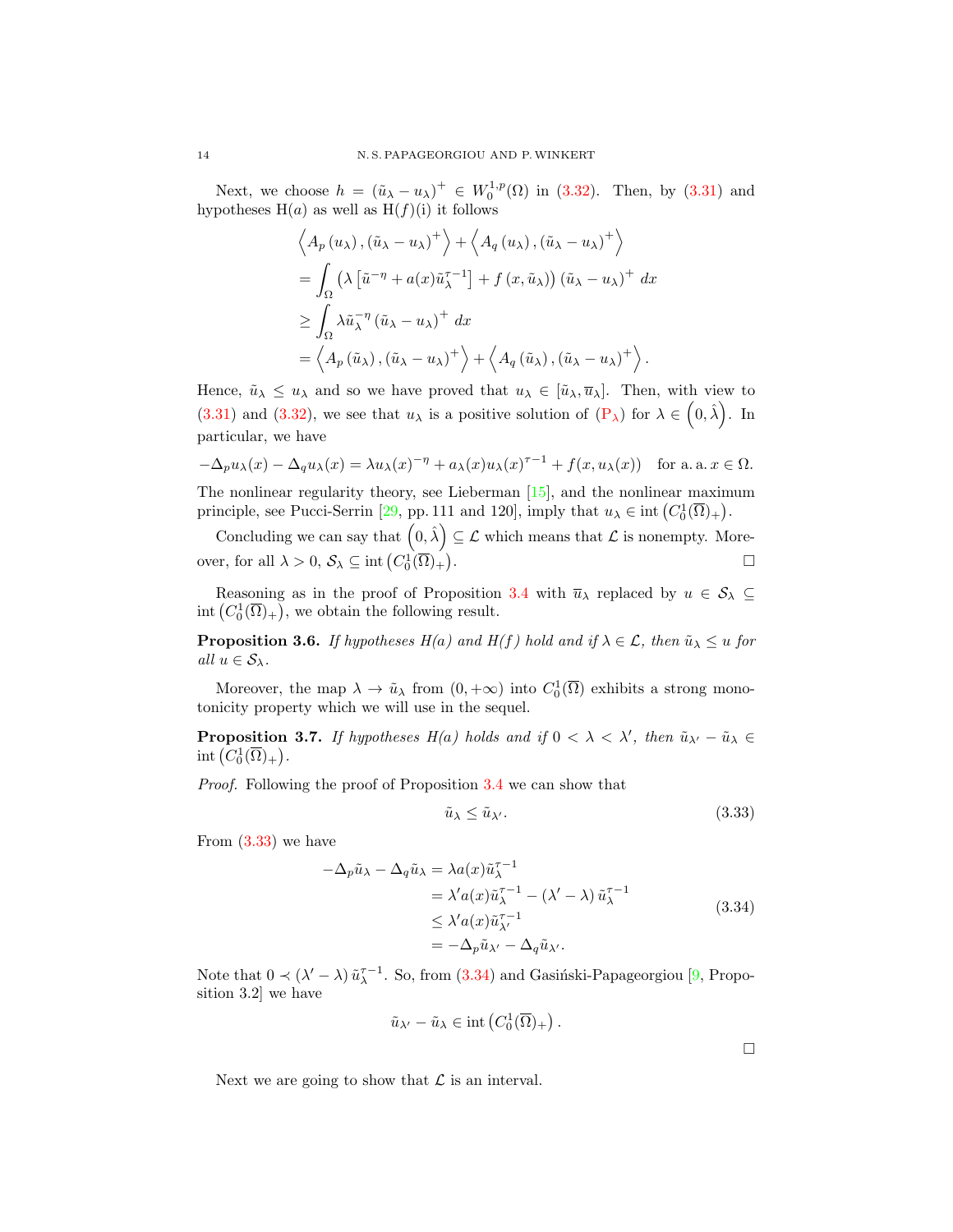<span id="page-14-2"></span>**Proposition 3.8.** If hypotheses  $H(a)$  and  $H(f)$  hold and if  $\lambda \in \mathcal{L}$  and  $\mu \in (0, \lambda)$ , then  $\mu \in \mathcal{L}$ .

*Proof.* Since  $\lambda \in \mathcal{L}$  there exists  $u_{\lambda} \in \mathcal{S}_{\lambda} \subseteq \text{int}(C_0^1(\overline{\Omega})_+)$ , see Proposition [3.5.](#page-12-2) From Propositions [3.4](#page-11-3) and [3.7](#page-13-2) we have

<span id="page-14-0"></span>
$$
\tilde{u}_{\mu} \leq u_{\lambda}.
$$

We introduce the truncation function  $\hat{k}_{\mu} : \Omega \times \mathbb{R} \to \mathbb{R}$  defined by

$$
\hat{k}_{\mu}(x,s) = \n\begin{cases}\n\mu \left[ \tilde{u}_{\mu}(x)^{-\eta} + a(x)u_{\mu}(x)^{\tau-1} \right] + f(x, u_{\mu}(x)) & \text{if } s < \tilde{u}_{\mu}(x), \\
\mu \left[ s^{-\eta} + a(x)s^{\tau-1} \right] + f(x,s) & \text{if } \tilde{u}_{\mu}(x) \leq s \leq u_{\lambda}(x), \\
\mu \left[ u_{\lambda}(x)^{-\eta} + a(x)u_{\lambda}(x)^{\tau-1} \right] + f(x, u_{\lambda}(x)) & \text{if } u_{\lambda}(x) < s,\n\end{cases} \tag{3.35}
$$

which is a Carathéodory function. We set  $\hat{K}_{\mu}(x, s) = \int_0^s \hat{k}_{\mu}(x, t) dt$  and consider the  $C^1$ -functional  $\hat{\sigma}_{\mu} : W_0^{1,p}(\Omega) \to \mathbb{R}$  defined by

$$
\hat{\sigma}_{\mu}(u) = \frac{1}{p} \|\nabla u\|_{p}^{p} + \frac{1}{q} \|\nabla u\|_{q}^{q} - \int_{\Omega} \hat{K}_{\mu}(x, u) dx \text{ for all } u \in W_{0}^{1, p}(\Omega).
$$

This functional is coercive because of [\(3.35\)](#page-14-0) and sequentially weakly lower semicontinuous due to the Sobolev embedding theorem. Hence, there exists  $u_{\mu} \in W_0^{1,p}(\Omega)$ such that

<span id="page-14-1"></span>
$$
\hat{\sigma}_{\mu}(u_{\mu}) = \inf \left[ \hat{\sigma}_{\mu}(u) : W_0^{1,p}(\Omega) \right].
$$

Therefore,  $\hat{\sigma}'_{\mu}(u_{\mu}) = 0$  and so

$$
\langle A_{p}(u_{\mu}), h \rangle + \langle A_{q}(u_{\mu}), h \rangle = \int_{\Omega} \hat{k}_{\mu}(x, u_{\mu}) h dx \qquad (3.36)
$$

for all  $h \in W_0^{1,p}(\Omega)$ . We first choose  $h = (u_\mu - u_\lambda)^+ \in W_0^{1,p}(\Omega)$  in [\(3.36\)](#page-14-1). Then, by  $(3.35)$ ,  $\mu < \lambda$  and since  $u_{\lambda} \in \mathcal{S}_{\lambda}$ , we obtain

$$
\left\langle A_p(u_\mu), (u_\mu - u_\lambda)^+ \right\rangle + \left\langle A_q(u_\mu), (u_\mu - u_\lambda)^+ \right\rangle
$$
  
=  $\int_{\Omega} \left[ \mu (u_\mu^{-\eta} + a(x)u_\lambda^{-1}) + f(x, u_\lambda) \right] (u_\mu - u_\lambda)^+ dx$   
 $\leq \int_{\Omega} \left[ \lambda (u_\lambda^{-\eta} + a(x)u_\lambda^{-1}) + f(x, u_\lambda) \right] (u_\mu - u_\lambda)^+ dx$   
=  $\left\langle A_p(u_\lambda), (u_\mu - u_\lambda)^+ \right\rangle + \left\langle A_q(u_\lambda), (u_\mu - u_\lambda)^+ \right\rangle.$ 

Hence,  $u_{\mu} \le v_{\lambda}$ . In the same way, choosing  $h = (\tilde{u}_{\mu} - u_{\mu})^+ \in W_0^{1,p}(\Omega)$ , we get from  $(3.35)$ , hypotheses H $(a)$ , H $(f)(i)$  and Proposition [2.3](#page-4-4) that

$$
\left\langle A_p(u_\mu), (\tilde{u}_\mu - u_\mu)^+ \right\rangle + \left\langle A_q(u_\mu), (\tilde{u}_\mu - u_\mu)^+ \right\rangle
$$
  
=  $\int_{\Omega} \left[ \mu \left( \tilde{u}_\mu^{-\eta} + a(x) \tilde{u}_\mu^{-1} \right) + f(x, \tilde{u}_\mu) \right] (\tilde{u}_\mu - u_\mu)^+ dx$   
 $\geq \int_{\Omega} \mu \tilde{u}_\mu^{-\eta} (\tilde{u}_\mu - u_\mu)^+ dx$   
=  $\left\langle A_p(\tilde{u}_\mu), (\tilde{u}_\mu - u_\mu)^+ \right\rangle + \left\langle A_q(\tilde{u}_\mu), (\tilde{u}_\mu - u_\mu)^+ \right\rangle.$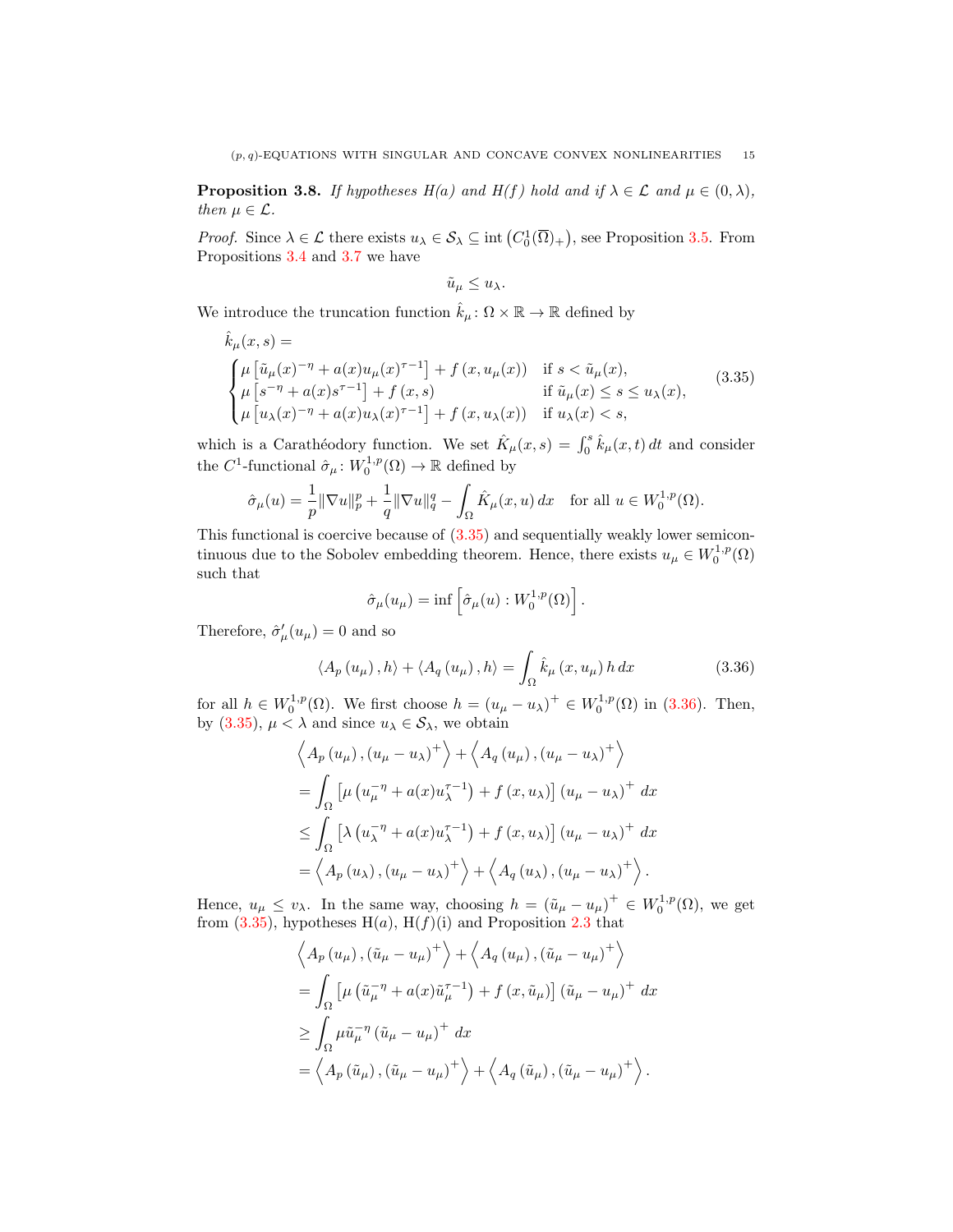Thus,  $\tilde{u}_{\mu} \leq u_{\mu}$ . We have proved that

$$
u_{\mu} \in \left[\tilde{u}_{\mu}, u_{\lambda}\right].\tag{3.37}
$$

From  $(3.37)$ ,  $(3.35)$  and  $(3.36)$  it follows that

$$
u_{\mu} \in \mathcal{S}_{\mu} \subseteq \text{int}\left(C_0^1(\overline{\Omega})_+\right) \text{ and so } \mu \in \mathcal{L}.
$$

<span id="page-15-0"></span> $\Box$ 

<span id="page-15-2"></span><span id="page-15-1"></span> $\Box$ 

Now we are going to prove that the solution multifunction  $\lambda \to S_\lambda$  has a kind of weak monotonicity property.

<span id="page-15-3"></span>**Proposition 3.9.** If hypotheses  $H(a)$  and  $H(f)$  hold and if  $\lambda \in \mathcal{L}, u_{\lambda} \in \mathcal{S}_{\lambda} \subseteq$  $\text{int}\left(C_0^1(\overline{\Omega})_+\right)$  and  $\mu \in (0, \lambda)$ , then  $\mu \in \mathcal{L}$  and there exists  $u_{\mu} \in \mathcal{S}_{\mu} \subseteq \text{int}\left(C_0^1(\overline{\Omega})_+\right)$ such that

$$
u_{\lambda} - u_{\mu} \in \text{int}\left(C_0^1(\overline{\Omega})_+\right).
$$

*Proof.* From Proposition [3.8](#page-14-2) and its proof we know that  $\mu \in \mathcal{L}$  and that we can find  $u_{\mu} \in \mathcal{S}_{\mu} \subseteq \text{int}(C_0^1(\overline{\Omega})_+)$  such that  $u_{\mu} \le v_{\lambda}$ . Let  $\rho = ||u_{\lambda}||_{\infty}$  and let  $\hat{\xi}_{\rho} > 0$ be as postulated by hypothesis H(f)(v). Using  $u_{\mu} \in S_{\mu}$ , hypotheses H(a), H(f)(v) and recalling that  $\mu < \lambda$  we obtain

$$
-\Delta_{p}u_{\mu} - \Delta_{q}u_{\mu} + \hat{\xi}_{\rho}u_{\mu}^{p-1} - \mu u_{\mu}^{-\eta}
$$
  
\n
$$
= \mu a(x)u_{\mu}^{\tau-1} + f(x, u_{\mu}) + \hat{\xi}_{\rho}u_{\mu}^{p-1}
$$
  
\n
$$
= \lambda a(x)u_{\mu}^{\tau-1} + f(x, u_{\mu}) + \hat{\xi}_{\rho}u_{\mu}^{p-1} - (\lambda - \mu)a(x)u_{\mu}^{\tau-1}
$$
  
\n
$$
\leq \lambda a(x)u_{\lambda}^{\tau-1} + f(x, u_{\lambda}) + \hat{\xi}_{\rho}u_{\lambda}^{p-1}
$$
  
\n
$$
\leq -\Delta_{p}u_{\lambda} - \Delta_{q}u_{\lambda} + \hat{\xi}_{\rho}u_{\lambda}^{p-1} - \mu u_{\lambda}^{-\eta}.
$$
\n(3.38)

We have

$$
0 \prec (\lambda - \mu)a(x)u_{\mu}^{\tau - 1}.
$$

Therefore, from [\(3.38\)](#page-15-1) and Papageorgiou-Smyrlis [\[24,](#page-21-12) Proposition 4], see also Proposition 7 in Papageorgiou-Rădulescu-Repovš  $[19]$ , we have

$$
u_{\lambda} - u_{\mu} \in \text{int}\left(C_0^1(\overline{\Omega})_+\right).
$$

Let  $\lambda^* = \sup \mathcal{L}$ .

**Proposition 3.10.** If hypotheses  $H(a)$  and  $H(f)$  hold, then  $\lambda^* < \infty$ .

*Proof.* From hypotheses H(a) and H(f) we can find  $\tilde{\lambda} > 0$  such that

$$
\tilde{\lambda}a(x)s^{\tau-1} + f(x,s) \ge s^{p-1} \quad \text{for a. a. } x \in \Omega \text{ and for all } s \ge 0. \tag{3.39}
$$

Let  $\lambda > \tilde{\lambda}$  and suppose that  $\lambda \in \mathcal{L}$ . Then we can find  $u_{\lambda} \in \mathcal{S}_{\lambda} \subseteq \text{int}(C_0^1(\overline{\Omega})_+).$ Consider a domain  $\Omega_0 \subset\subset \Omega$ , that is,  $\Omega_0 \subseteq \Omega$  and  $\overline{\Omega}_0 \subseteq \Omega$ , with a  $C^2$ -boundary  $\partial\Omega_0$  and let  $m_0 = \min_{\overline{\Omega}_0} u_\lambda > 0$ . We set

$$
m_0^{\delta} = m_0 + \delta \quad \text{with} \quad \delta \in (0, 1].
$$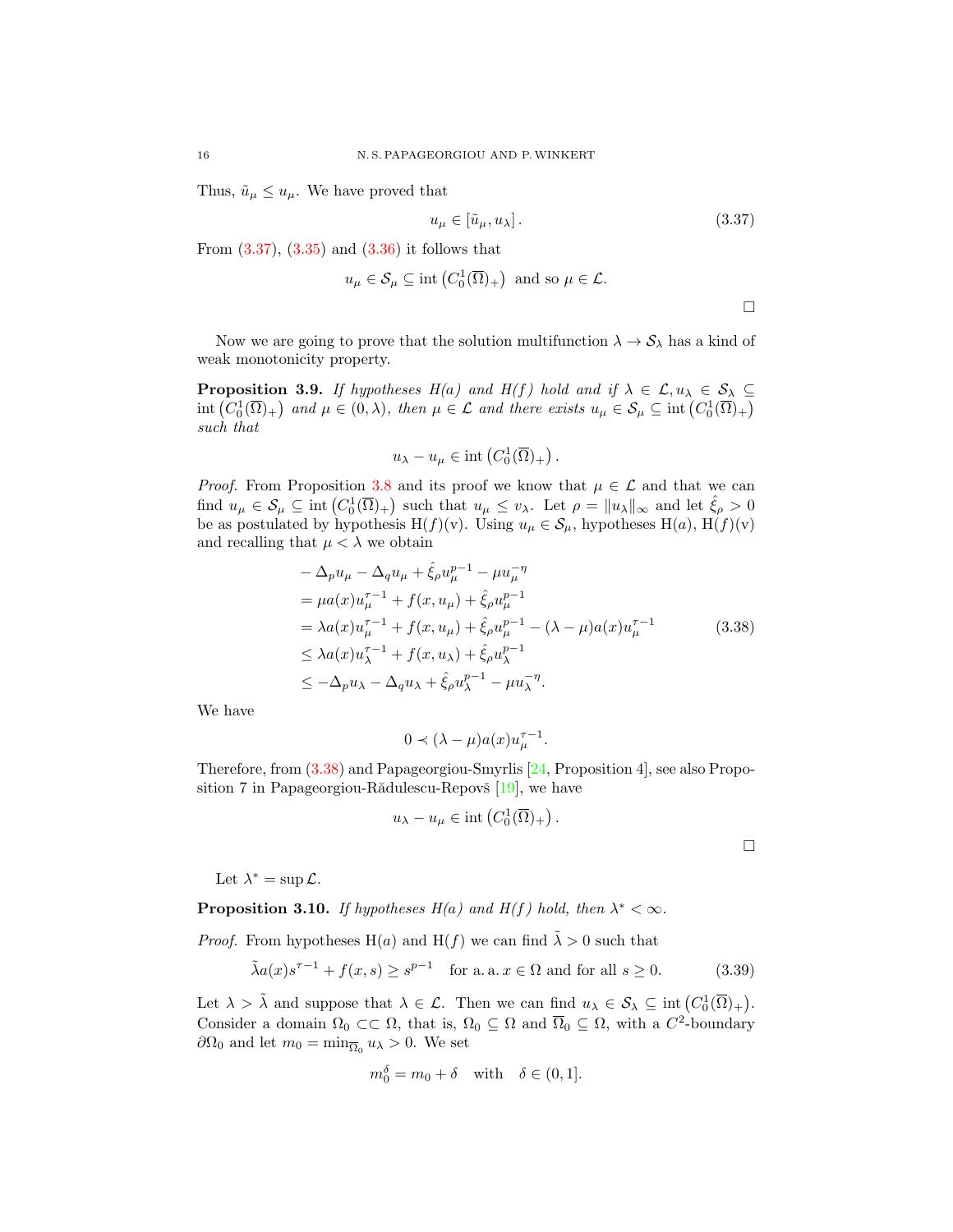Let  $\rho = \max\left\{ ||u_{\lambda}||_{\infty}, m_0^1 \right\}$  and let  $\hat{\xi}_{\rho} > 0$  be as postulated by hypothesis  $H(f)(v)$ . Applying [\(3.39\)](#page-15-2), hypothesis H(f)(v) and recalling that  $u_{\lambda} \in S_{\lambda}$  as well as  $\tilde{\lambda} < \lambda$ , we obtain

$$
-\Delta_p m_0^{\delta} - \Delta_q m_0^{\delta} + \hat{\xi}_{\rho} (m_0^{\delta})^{p-1} - \tilde{\lambda} (m_0^{\delta})^{-\eta}
$$
  
\n
$$
\leq \hat{\xi}_{\rho} m_0^{p-1} + \chi(\delta) \quad \text{with } \chi(\delta) \to 0^+ \text{ as } \delta \to 0^+
$$
  
\n
$$
\leq [\hat{\xi}_{\rho} + 1] m_0^{p-1} + \chi(\delta)
$$
  
\n
$$
\leq \tilde{\lambda} a(x) m_0^{\tau-1} + f(x, u_0) + \hat{\xi}_{\rho} m_0^{p-1} + \chi(\delta)
$$
  
\n
$$
= \lambda a(x) m_0^{\tau-1} + f(x, m_0) + \hat{\xi}_{\rho} m_0^{p-1} - (\lambda - \tilde{\lambda}) m_0^{\tau-1} + \chi(\delta)
$$
  
\n
$$
\leq \lambda a(x) m_0^{\tau-1} + f(x, m_0) + \hat{\xi}_{\rho} m_0^{p-1} \quad \text{for } \delta \in (0, 1] \text{ small enough}
$$
  
\n
$$
\leq \lambda a(x) u_{\lambda}^{\tau-1} + f(x, u_{\lambda}) + \hat{\xi}_{\rho} u_{\lambda}^{p-1}
$$
  
\n
$$
= -\Delta_p u_{\lambda} - \Delta_q u_{\lambda} + \hat{\xi}_{\rho} u_{\lambda}^{p-1} - \lambda u_{\lambda}^{-\eta} \quad \text{for a. a. } x \in \Omega_0.
$$
  
\n(3.40)

From  $(3.40)$  and Papageorgiou-Rădulescu-Repovš [\[19,](#page-21-13) Proposition 6] we know that

<span id="page-16-0"></span> $u_{\lambda} - m_0^{\delta} \in D_+$  for  $\delta \in (0, 1]$  small enough,

a contradiction. Therefore,  $\lambda^* \leq \tilde{\lambda} < \infty$ .

**Proposition 3.11.** If hypotheses  $H(a)$  and  $H(f)$  hold and if  $\lambda \in (0, \lambda^*)$ , then problem  $(P_{\lambda})$  $(P_{\lambda})$  has at least two positive solutions

$$
u_0, \hat{u} \in \text{int}\left(C_0^1(\overline{\Omega})_+\right) \text{ with } u_0 \leq \hat{u} \text{ and } u_0 \neq \hat{u}.
$$

*Proof.* Let  $\vartheta \in (\lambda, \lambda^*)$ . According to Proposition [3.9](#page-15-3) we can find  $u_{\vartheta} \in \mathcal{S}_{\vartheta} \subseteq$  $\text{int}\left(C_0^1(\overline{\Omega})_+\right)$  and  $u_0 \in \mathcal{S}_\lambda \subseteq \text{int}\left(C_0^1(\overline{\Omega})_+\right)$  such that

<span id="page-16-1"></span>
$$
u_{\vartheta}-u_0\in\text{int}\left(C_0^1(\overline{\Omega})_+\right).
$$

Recall that  $\tilde{u}_{\lambda} \leq u_0$ , see Proposition [3.4.](#page-11-3) Hence  $u_0^{-\eta} \in L^s(\Omega)$  for all  $s > N$ , see  $(3.1).$  $(3.1).$ 

We introduce the Carathéodory function  $i_\lambda : \Omega \times \mathbb{R} \to \mathbb{R}$  defined by

$$
i_{\lambda}(x,s) = \begin{cases} \lambda \left[ u_0(x)^{-\eta} + a(x)u_0(x)^{\tau-1} \right] + f(x, u_0(x)) & \text{if } s \le u_0(x), \\ \lambda \left[ s^{-\eta} + a(x)s^{\tau-1} \right] + f(x,s) & \text{if } u_0(x) < s. \end{cases}
$$
(3.41)

We set  $I_\lambda(x,s) = \int_0^s i_\lambda(x,t) dt$  and consider the C<sup>1</sup>-functional  $w_\lambda: W_0^{1,p}(\Omega) \to \mathbb{R}$ defined by

$$
w_{\lambda}(u) = \frac{1}{p} \|\nabla u\|_p^p + \frac{1}{q} \|\nabla u\|_q^q - \int_{\Omega} I_{\lambda}(x, u) dx \quad \text{for all } u \in W_0^{1, p}(\Omega).
$$

Using [\(3.41\)](#page-16-1) and the nonlinear regularity theory along with the nonlinear maximum principle we can easily check that

$$
K_{w_{\lambda}} \subseteq [u_0) \cap \text{int}\left(C_0^1(\overline{\Omega})_+\right). \tag{3.42}
$$

Then, from  $(3.41)$  and  $(3.42)$  it follows that, without any loss of generality, we may assume

<span id="page-16-3"></span><span id="page-16-2"></span>
$$
K_{w_{\lambda}} \cap [u_0, u_{\vartheta}] = \{u_0\}.
$$
\n(3.43)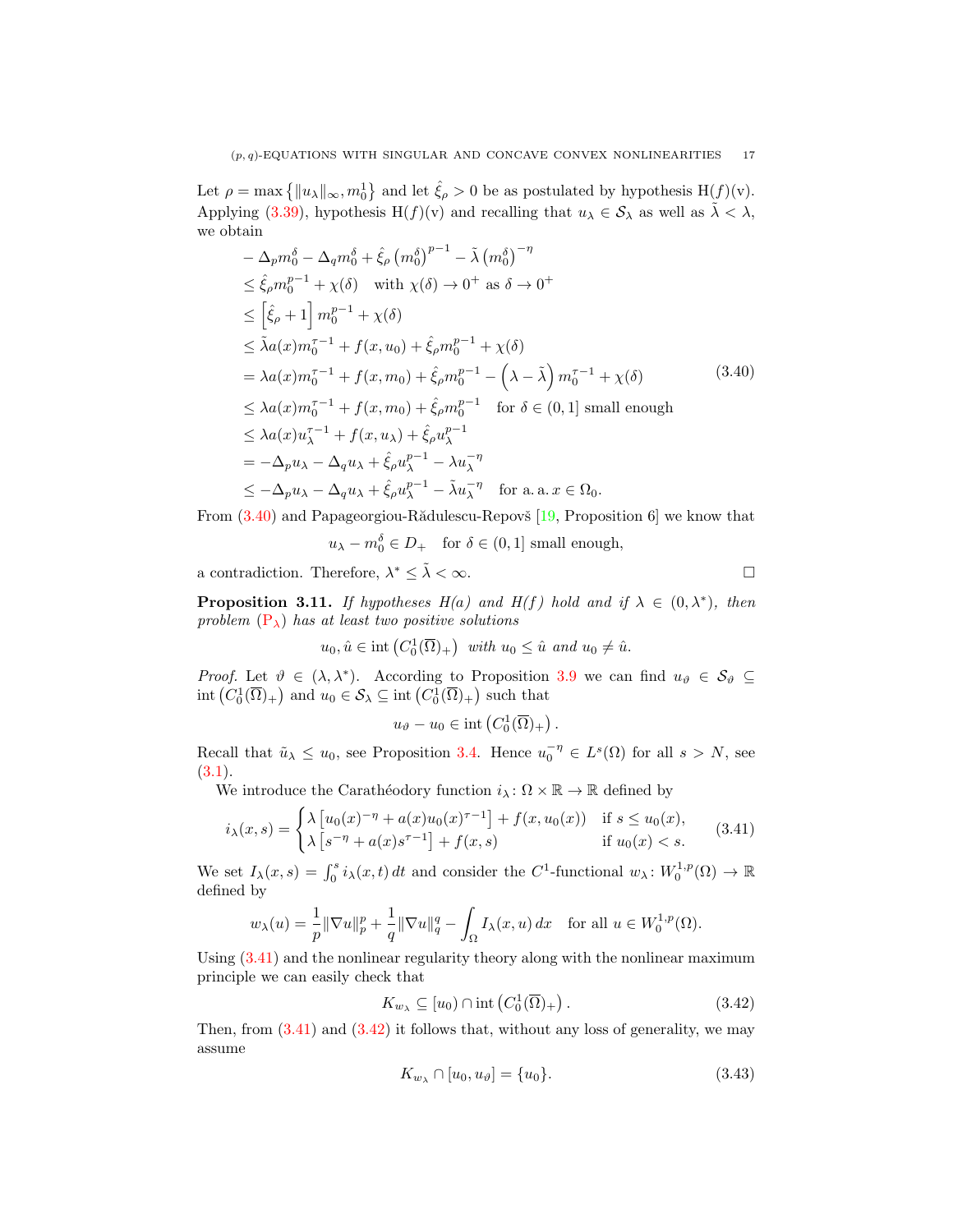Otherwise, on account of  $(3.41)$  and  $(3.42)$ , we see that we already have a second positive smooth solution of  $(P_{\lambda})$  $(P_{\lambda})$  distinct and larger than  $u_0$ .

We introduce the following truncation of  $i_{\lambda}(x, \cdot)$ , namely,  $\hat{i}_{\lambda} : \Omega \times \mathbb{R} \to \mathbb{R}$  defined by

<span id="page-17-0"></span>
$$
\hat{i}_{\lambda}(x,s) = \begin{cases} i_{\lambda}(x,s) & \text{if } s \le u_{\vartheta}(x), \\ i_{\lambda}(x,u_{\vartheta}(x)) & \text{if } u_{\vartheta}(x) < s, \end{cases}
$$
\n(3.44)

which is a Carathéodory function. We set  $\hat{I}_{\lambda}(x, s) = \int_0^s \hat{i}_{\lambda}(x, t) dt$  and consider the  $C^1$ -functional  $\hat{w}_{\lambda} \colon W_0^{1,p}(\Omega) \to \mathbb{R}$  defined by

$$
\hat{w}_{\lambda}(u) = \frac{1}{p} \|\nabla u\|_p^p + \frac{1}{q} \|\nabla u\|_q^q - \int_{\Omega} \hat{I}_{\lambda}(x, u) dx \quad \text{for all } u \in W_0^{1, p}(\Omega).
$$

From [\(3.41\)](#page-16-1) and [\(3.44\)](#page-17-0) it is clear that  $\hat{w}_{\lambda}$  is coercive and due to the Sobolev embedding theorem we know that  $\hat{w}_{\lambda}$  is also sequentially weakly lower semicontinuous. Hence, we find  $\hat{u}_0 \in W_0^{1,p}(\Omega)$  such that

$$
\hat{w}_{\lambda}(\hat{u}_0) = \min \left[ \hat{w}_{\lambda}(u) : u \in W_0^{1,p}(\Omega) \right]. \tag{3.45}
$$

It is easy to see, using  $(3.44)$ , that

<span id="page-17-3"></span><span id="page-17-2"></span><span id="page-17-1"></span>
$$
K_{\hat{w}_{\lambda}} \subseteq [u_0, u_{\vartheta}] \cap \text{int}\left(C_0^1(\overline{\Omega})_+\right) \tag{3.46}
$$

and

$$
\hat{w}_{\lambda}|_{[0,u_{\vartheta}]} = w_{\lambda}|_{[0,u_{\vartheta}]}, \quad \hat{w}'_{\lambda}|_{[0,u_{\vartheta}]} = w'_{\lambda}|_{[0,u_{\vartheta}]}.
$$
\n(3.47)

From  $(3.45)$  we have  $\hat{u}_0 \in K_{\hat{w}'_\lambda}$  which by  $(3.43)$ ,  $(3.46)$  and  $(3.47)$  implies that  $\hat{u}_0 = u_0.$ 

Recall that  $u_{\vartheta} - u_0 \in \text{int}(C_0^1(\overline{\Omega})_+)$ . So, on account of  $(3.47)$ , we have that  $u_0$ is a local  $C_0^1(\overline{\Omega})$ -minimizer of  $w_\lambda$  and then  $u_0$  is also a local  $W_0^{1,p}(\Omega)$ -minimizer of  $w_{\lambda}$ , see, for example Gasiński-Papageorgiou [\[7\]](#page-20-13).

We may assume that  $K_{w_{\lambda}}$  is finite, otherwise, we see from  $(3.42)$  that we already have an infinite number of positive smooth solutions of  $(P_\lambda)$  $(P_\lambda)$  larger than  $u_0$  and so we are done. From Papageorgiou-Rădulescu-Repovš [\[18,](#page-21-10) Theorem 5.7.6, p. 449] we find  $\rho \in (0,1)$  small enough such that

$$
w_{\lambda}(u_0) < \inf [w_{\lambda}(u) : ||u - u_0|| = \rho] = m_{\lambda}.
$$
 (3.48)

If  $u \in \text{int}(C_0^1(\overline{\Omega})_+)$ , then by hypothesis  $H(f)(ii)$  we have

$$
w_{\lambda}(tu) \to -\infty \quad \text{as } t \to +\infty. \tag{3.49}
$$

Moreover, reasoning as in the proof of Proposition [3.1,](#page-6-6) we show that

$$
w_{\lambda} \text{ satisfies the C-condition}, \tag{3.50}
$$

see also  $(3.41)$ . Then,  $(3.48)$ ,  $(3.49)$  and  $(3.50)$  permit the use of the mountain pass theorem. So we can find  $\hat{u} \in W_0^{1,p}(\Omega)$  such that

$$
\hat{u} \in K_{w_{\lambda}} \subseteq [u_0) \cap \text{int}\left(C_0^1(\overline{\Omega})_+\right), \quad m_{\lambda} \le w_{\lambda}(\hat{u}). \tag{3.51}
$$

From  $(3.51)$ ,  $(3.48)$  and  $(3.41)$  it follows that

$$
\hat{u} \in \mathcal{S}_{\lambda}, \quad u_0 \leq \hat{u}, \quad u_0 \neq \hat{u}.
$$

<span id="page-17-7"></span><span id="page-17-6"></span><span id="page-17-5"></span><span id="page-17-4"></span> $\Box$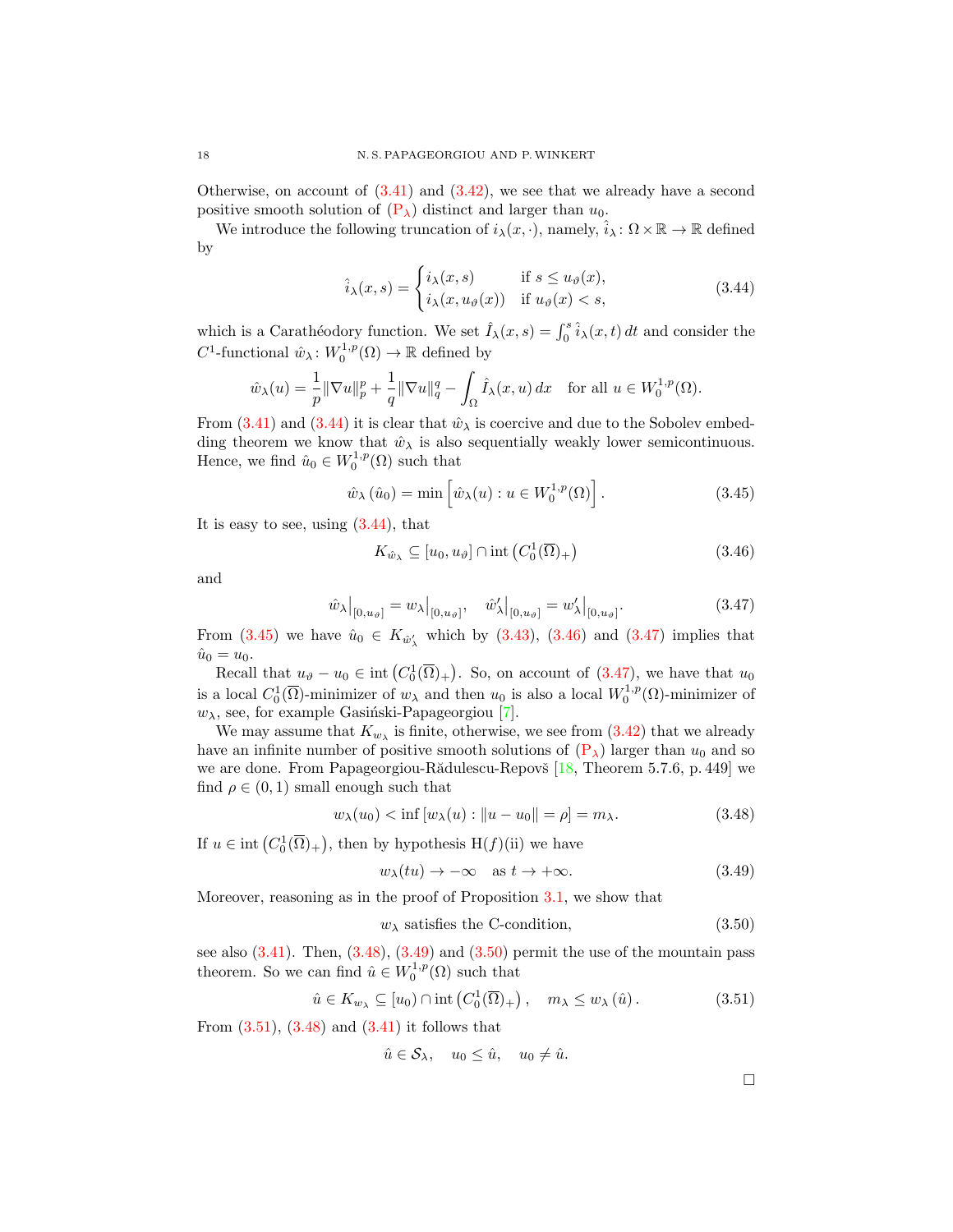**Remark 3.12.** If  $1 < q = 2 \leq \lambda < p$ , then, using the tangency principle of Pucci-Serrin [\[29,](#page-21-9) p. 35], we can say that  $\hat{u} - u_0 \in \text{int}(C_0^1(\overline{\Omega})_+)$ .

<span id="page-18-3"></span>**Proposition 3.13.** If hypotheses  $H(a)$  and  $H(f)$  hold, then  $\lambda^* \in \mathcal{L}$ .

*Proof.* Let  $\lambda_n \nearrow \lambda^*$ . With  $\hat{u}_{n+1} \in \mathcal{S}_{\lambda_{n+1}} \subseteq \text{int}(C_0^1(\overline{\Omega})_+)$  we introduce the following Carathéodory function (recall that  $\tilde{u}_{\lambda_1} \leq \tilde{u}_{\lambda_n} \leq u$  for all  $u \in \mathcal{S}_{\lambda_n}$  and for all  $n \in \mathbb{N}$ , see Propositions [3.4](#page-11-3) and [3.7\)](#page-13-2)

$$
\tilde{t}_n(x,s) = \begin{cases}\n\lambda_n \left[ \tilde{u}_{\lambda_1}(x)^{-\eta} + a(x)\tilde{u}_{\lambda_1}(x)^{\tau-1} \right] + f(x, \tilde{u}_{\lambda_1}(x)) & \text{if } s < \tilde{u}_{\lambda_1}(x) \\
\lambda_n \left[ s^{-\eta} + a(x)s^{\tau-1} \right] + f(x,s) & \text{if } \tilde{u}_{\lambda_1}(x) \le s \le \hat{u}_{n+1}(x) \\
\lambda_n \left[ \hat{u}_{n+1}(x)^{-\eta} + a(x)\hat{u}_{n+1}(x)^{\tau-1} \right] + f(x, \hat{u}_{n+1}(x)) & \text{if } \hat{u}_{n+1}(x) < s.\n\end{cases}
$$

Let  $\tilde{T}_n(x,s) = \int_0^s \tilde{t}_n(x,t) dt$  and consider the C<sup>1</sup>-functional  $\tilde{I}_n : W_0^{1,p}(\Omega) \to \mathbb{R}$  defined by

$$
\tilde{I}_n(u) = \frac{1}{p} \|\nabla u\|_p^p + \frac{1}{q} \|\nabla u\|_q^q - \int_{\Omega} \tilde{T}_n(x, u) dx \quad \text{for all } u \in W_0^{1, p}(\Omega).
$$

Applying the direct method of the calculus of variations, see the definition of the truncation  $\tilde{t}_n : \Omega \times \mathbb{R} \to \mathbb{R}$ , we can find  $u_n \in W_0^{1,p}(\Omega)$  such that

$$
\tilde{I}_n(u_n) = \min \left[ \tilde{I}_n(u) : u \in W_0^{1,p}(\Omega) \right].
$$

Hence,  $\tilde{I}'_n(u_n) = 0$  and so  $u_n \in [\tilde{u}_{\lambda_1}, \hat{u}_{n+1}] \cap \text{int}(C_0^1(\overline{\Omega})_+)$ , see the definition of  $\tilde{t}_n$ . Moreover,  $u_n \in \mathcal{S}_{\lambda_n} \subseteq \text{int}(C_0^1(\overline{\Omega})_+).$ 

From Proposition [2.3](#page-4-4) we know that

<span id="page-18-0"></span>
$$
\tilde{I}_n(u_n) \leq \tilde{I}_n(\tilde{u}_{\lambda_1}) < 0.
$$

Now we introduce the truncation function  $\hat{t}_n : \Omega \times \mathbb{R} \to \mathbb{R}$  defined by

$$
\hat{t}_n(x,s) = \begin{cases} \lambda_n \left[ \tilde{u}_{\lambda_1}(x)^{-\eta} + a(x)\tilde{u}_{\lambda_1}(x)^{\tau-1} \right] + f(x,\tilde{u}_{\lambda_1}(x)) & \text{if } s \le \tilde{u}_{\lambda_1}(x), \\ \lambda_n \left[ s^{-\eta} + a(x)s^{\tau-1} \right] + f(x,s) & \text{if } \tilde{u}_{\lambda_1}(x) < s. \end{cases}
$$
(3.52)

We set  $\hat{T}_n(x,s) = \int_0^s \hat{t}_n(x,t) dt$  and consider the C<sup>1</sup>-functional  $\hat{I}_n : W_0^{1,p}(\Omega) \to \mathbb{R}$ defined by

$$
\hat{I}_n(u) = \frac{1}{p} \|\nabla u\|_p^p + \frac{1}{q} \|\nabla u\|_q^q - \int_{\Omega} \hat{T}_n(x, u) \, dx \quad \text{for all } u \in W_0^{1, p}(\Omega).
$$

It is clear from the definition of the truncation  $\tilde{t}_n : \Omega \times \mathbb{R} \to \mathbb{R}$  and  $(3.52)$  that

$$
\hat{I}_n|_{[0,\hat{u}_{n+1}]} = \tilde{I}_n|_{[0,\hat{u}_{n+1}]}
$$
 and  $\hat{I}'_n|_{[0,\hat{u}_{n+1}]} = \tilde{I}'_n|_{[0,\hat{u}_{n+1}]}$ .

Then from the first part of the proof, we see that we can find a sequence  $u_n \in$  $\mathcal{S}_{\lambda_n} \subseteq \text{int}(C_0^1(\overline{\Omega})_+), n \in \mathbb{N}$ , such that

<span id="page-18-2"></span><span id="page-18-1"></span>
$$
\hat{I}_n(u_n) < 0 \quad \text{for all } n \in \mathbb{N}.\tag{3.53}
$$

Moreover we have

$$
\langle \hat{I}'_n(u_n), h \rangle = 0
$$
 for all  $h \in W_0^{1,p}(\Omega)$  and for all  $n \in \mathbb{N}$ . (3.54)

From  $(3.53)$  and  $(3.54)$ , reasoning as in the proof of Proposition [3.1,](#page-6-6) we show that

$$
{u_n}_{n\geq 1} \subseteq W_0^{1,p}(\Omega)
$$
 is bounded.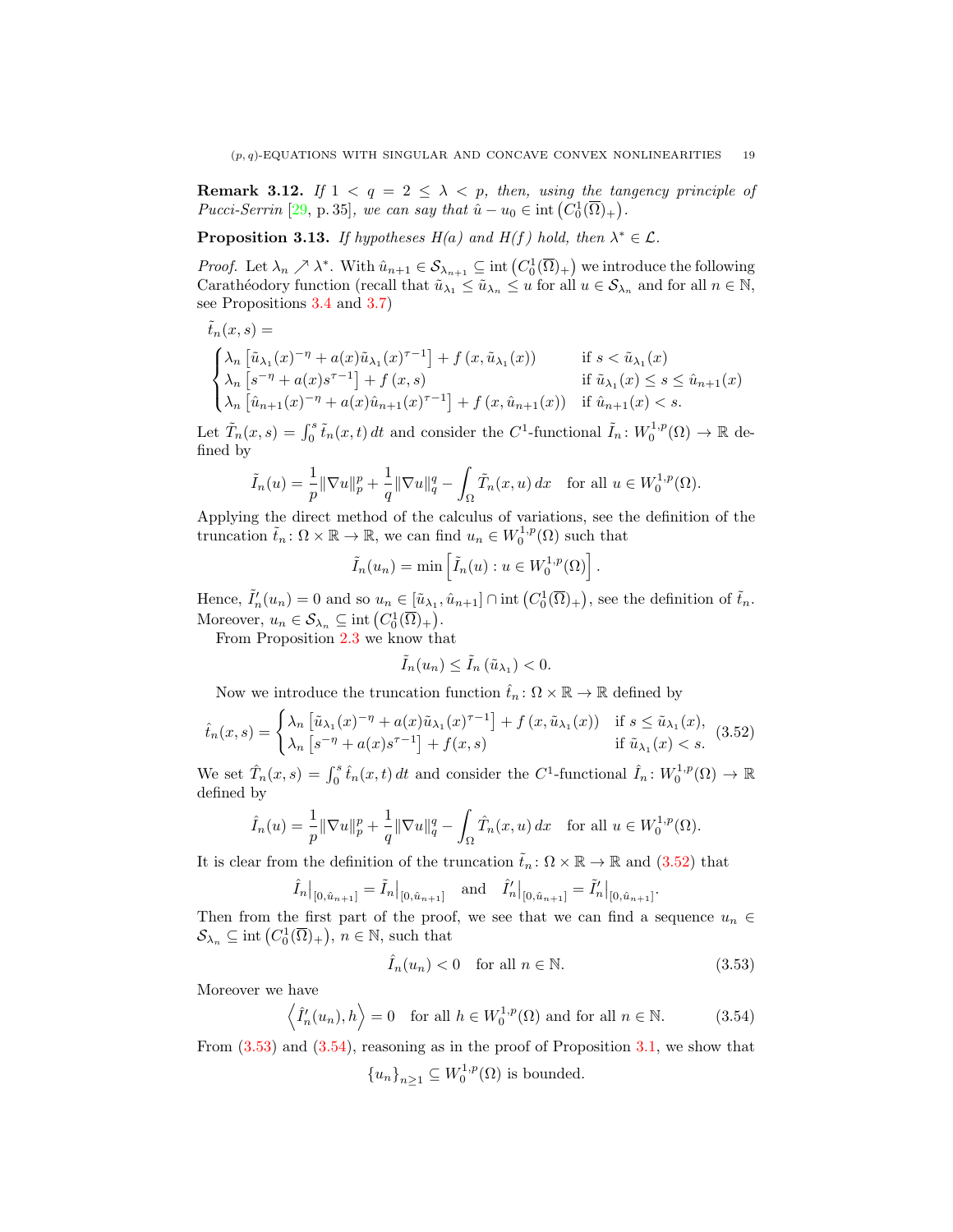So we may assume that

$$
u_n \stackrel{w}{\to} u^*
$$
 in  $W_0^{1,p}(\Omega)$  and  $u_n \to u^*$  in  $L^r(\Omega)$ .

As before, see the proof of Proposition [3.1,](#page-6-6) using Proposition [2.1](#page-3-1) we show that

$$
u_n \to u^* \text{ in } W_0^{1,p}(\Omega).
$$

Then  $u^* \in \mathcal{S}_{\lambda^*} \subseteq \text{int}(C_0^1(\overline{\Omega})_+)$ , recall that  $\tilde{u}_{\lambda_1} \leq u_n$  for all  $n \in \mathbb{N}$ . This shows that  $\lambda^* \in \mathcal{L}$ .  $* \in \mathcal{L}$ .

According to Proposition [3.13](#page-18-3) we have

$$
\mathcal{L} = (0, \lambda^*].
$$

The set  $S_\lambda$  is downward directed, see Papageorgiou-Rădulescu-Repovš [\[19,](#page-21-13) Proposition 18], that is, if  $u, \hat{u} \in \mathcal{S}_{\lambda}$ , we can find  $\tilde{u} \in \mathcal{S}_{\lambda}$  such that  $\tilde{u} \leq u$  and  $\tilde{u} \leq \hat{u}$ . Using this fact we can show that, for every  $\lambda \in \mathcal{L}$ , problem  $(P_{\lambda})$  $(P_{\lambda})$  has a smallest positive solution.

<span id="page-19-0"></span>**Proposition 3.14.** If hypotheses  $H(a)$  and  $H(f)$  hold and if  $\lambda \in \mathcal{L} = (0, \lambda^*)$ , then problem  $(P_{\lambda})$  $(P_{\lambda})$  has a smallest positive solution  $u_{\lambda}^{*} \in \text{int}(C_{0}^{1}(\overline{\Omega})_{+}).$ 

*Proof.* Applying Lemma 3.10 of Hu-Papageorgiou  $[12, p. 178]$  $[12, p. 178]$  we can find a decreasing sequence  $\{u_n\}_{n\geq 1} \subseteq \mathcal{S}_{\lambda}$  such that

$$
\inf_{n\geq 1} u_n = \inf \mathcal{S}_{\lambda}.
$$

It is clear that  $\{u_n\}_{n\geq 1} \subseteq W_0^{1,p}(\Omega)$  is bounded. Then, applying Proposition [2.1,](#page-3-1) we obtain

$$
u_n \to u_\lambda^*
$$
 in  $W_0^{1,p}(\Omega)$ .

Since  $\tilde{u}_{\lambda} \leq u_n$  for all  $n \in \mathbb{N}$  it holds  $u_{\lambda}^* \in \mathcal{S}_{\lambda}$  and  $u_{\lambda}^* = \inf \mathcal{S}_{\lambda}$ .

We examine the map  $\lambda \to u_{\lambda}^*$  from  $\mathcal{L}$  into  $C_0^1(\overline{\Omega})$ .

**Proposition 3.15.** If hypotheses  $H(a)$  and  $H(f)$  hold, then the map  $\lambda \to u_{\lambda}^*$  from  $\mathcal L$  into  $C_0^1(\overline{\Omega})$  is

(a) strictly increasing, that is,  $0 < \mu < \lambda \leq \lambda^*$  implies  $u_{\lambda}^* - u_{\mu}^* \in \text{int}(C_0^1(\overline{\Omega})_+)$ ; (b) left continuous.

*Proof.* (a) Let  $0 < \mu < \lambda \leq \lambda^*$  and let  $u_{\lambda}^* \in \text{int}(C_0^1(\overline{\Omega})_+)$  be the minimal positive solution of problem  $(P_{\lambda})$  $(P_{\lambda})$ , see Proposition [3.14.](#page-19-0) According to Proposition [3.9](#page-15-3) we can find  $u_{\mu} \in \mathcal{S}_{\mu} \subseteq \text{int}\left(C_0^1(\overline{\Omega})_+\right)$  such that  $u_{\lambda}^* - u_{\mu}^* \in \text{int}\left(C_0^1(\overline{\Omega})_+\right)$ . Since  $u_{\mu}^* \leq u_{\mu}$ we have  $u^*_{\lambda} - u^*_{\mu} \in \text{int}(C_0^1(\overline{\Omega})_+)$  and so, we have proved that  $\lambda \to u^*_{\lambda}$  is strictly increasing.

(b) Let  $\{\lambda_n\}_{n\geq 1}\subseteq \mathcal{L}=(0,\lambda^*)$  be such that  $\lambda_n\nearrow \lambda$  as  $n\to\infty$ . We have

$$
\tilde{u}_{\lambda_1}\leq u_{\lambda_1}^*\leq u_{\lambda_n}^*\leq u_{\lambda^*}^* \quad \text{for all }n\in\mathbb{N}.
$$

Thus,

$$
{u_{\lambda_n}^*}_{n\geq 1} \subseteq W_0^{1,p}(\Omega)
$$
 is bounded

and so

$$
\left\{u_{\lambda_n}^*\right\}_{n\geq 1}\subseteq L^\infty(\Omega)\text{ is bounded},
$$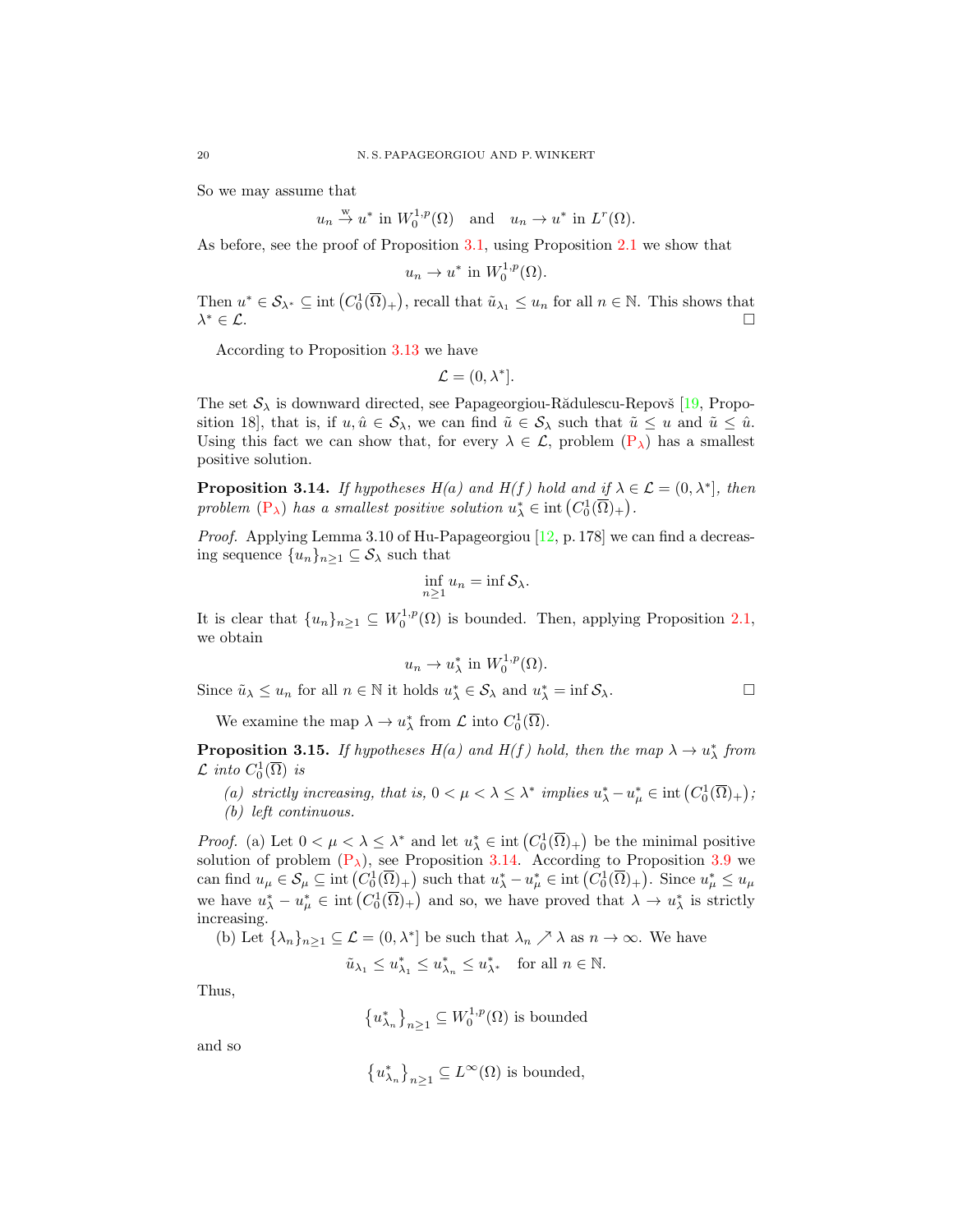see Guedda-Véron [\[10,](#page-20-15) Proposition 1.3]. Therefore, we can find  $\beta \in (0,1)$  and  $c_{19} > 0$  such that

$$
u^*_{\lambda_n} \in C_0^{1,\beta}(\overline{\Omega})
$$
 and  $||u^*_{\lambda_n}||_{C_0^{1,\beta}(\overline{\Omega})} \leq c_{19}$  for all  $n \in \mathbb{N}$ ,

see Lieberman [\[15\]](#page-20-8). The compact embedding of  $C_0^{1,\beta}(\overline{\Omega})$  into  $C_0^1(\overline{\Omega})$  and the monotonicity of  $\{u_{\lambda_n}^*\}_{n\geq 1}$ , see part (a), imply that

<span id="page-20-16"></span>
$$
u_{\lambda_n}^* \to \hat{u}_\lambda^* \quad \text{in } C_0^1(\overline{\Omega}). \tag{3.55}
$$

If  $\hat{u}^*_{\lambda} \neq u^*_{\lambda}$ , then there exists  $x_0 \in \Omega$  such that

$$
u_{\lambda}^*(x_0) < \hat{u}_{\lambda}^*(x_0) \quad \text{for all } n \in \mathbb{N}.
$$

From [\(3.55\)](#page-20-16) we then conclude that

$$
u_{\lambda}^*(x_0) < \hat{u}_{\lambda_n}^*(x_0) \quad \text{for all } n \in \mathbb{N},
$$

which contradicts part (a). Therefore,  $\hat{u}^*_{\lambda} = u^*_{\lambda}$  and so we have proved the left continuity of  $\lambda \to u_{\lambda}^*$ .

#### **REFERENCES**

- <span id="page-20-0"></span>[1] A. Ambrosetti, H. Brezis, G. Cerami, Combined effects of concave and convex nonlinearities in some elliptic problems, J. Funct. Anal. **122** (1994), no. 2, 519–543.
- <span id="page-20-5"></span>[2] V. Benci, P. D'Avenia, D. Fortunato, L. Pisani, Solitons in several space dimensions: Derrick's problem and infinitely many solutions, Arch. Ration. Mech. Anal. 154 (2000), no. 4, 297–324.
- <span id="page-20-6"></span>[3] L. Cherfils, Y. Il'yasov, On the stationary solutions of generalized reaction diffusion equations with p&q-Laplacian, Commun. Pure Appl. Anal. 4 (2005), no. 1, 9–22.
- <span id="page-20-9"></span>[4] J. I. Díaz, J. E. Saá, Existence et unicité de solutions positives pour certaines équations elliptiques quasilinéaires, C. R. Acad. Sci. Paris Sér. I Math.  $305$  (1987), no. 12, 521–524.
- <span id="page-20-1"></span>[5] J. P. García Azorero, I. Peral Alonso, J. Manfredi, Sobolev versus Hölder local minimizers and  $qlobal$  multiplicity for some quasilinear elliptic equations, Commun. Contemp. Math.  $2$  (2000), no. 3, 385–404.
- <span id="page-20-7"></span>[6] L. Gasiński, N. S. Papageorgiou, "Exercises in Analysis. Part 2: Nonlinear Analysis", Springer, Heidelberg, 2016.
- <span id="page-20-13"></span>[7] L. Gasiński, N. S. Papageorgiou, Multiple solutions for nonlinear coercive problems with a nonhomogeneous differential operator and a nonsmooth potential, Set-Valued Var. Anal. 20 (2012), no. 3, 417–443.
- <span id="page-20-11"></span>[8] L. Gasiński, N. S. Papageorgiou, "Nonlinear Analysis", Chapman & Hall/CRC, Boca Raton, FL, 2006.
- <span id="page-20-12"></span>[9] L. Gasiński, N. S. Papageorgiou, Positive solutions for the Robin p-Laplacian problem with competing nonlinearities, Adv. Calc. Var. 12 (2019), no. 1, 31–56.
- <span id="page-20-15"></span>[10] M. Guedda, L. Véron, *Quasilinear elliptic equations involving critical Sobolev exponents*, Nonlinear Anal. 13 (1989), no. 8, 879–902.
- <span id="page-20-2"></span>[11] Z. Guo, Z. Zhang,  $W^{1,p}$  versus  $C^1$  local minimizers and multiplicity results for quasilinear elliptic equations, J. Math. Anal. Appl.  $286$  (2003), no. 1, 32–50.
- <span id="page-20-14"></span>[12] S. Hu, N. S. Papageorgiou, "Handbook of Multivalued Analysis", Vol. I, Kluwer Academic Publishers, Dordrecht, 1997.
- <span id="page-20-10"></span>[13] A. C. Lazer, P. J. McKenna, On a singular nonlinear elliptic boundary-value problem, Proc. Amer. Math. Soc. 111 (1991), no. 3, 721–730.
- <span id="page-20-3"></span>[14] S. Leonardi, N. S. Papageorgiou, Positive solutions for nonlinear Robin problems with indefinite potential and competing nonlinearities, Positivity 24 (2020), no. 2, 339–367.
- <span id="page-20-8"></span>[15] G. M. Lieberman, The natural generalization of the natural conditions of Ladyzhenskaya and Ural' tseva for elliptic equations, Comm. Partial Differential Equations  $16$  (1991), no. 2-3, 311–361.
- <span id="page-20-4"></span>[16] S. A. Marano, G. Marino, N. S. Papageorgiou, On a Dirichlet problem with (p, q)-Laplacian and parametric concave-convex nonlinearity, J. Math. Anal. Appl. 475 (2019), no. 2, 1093– 1107.